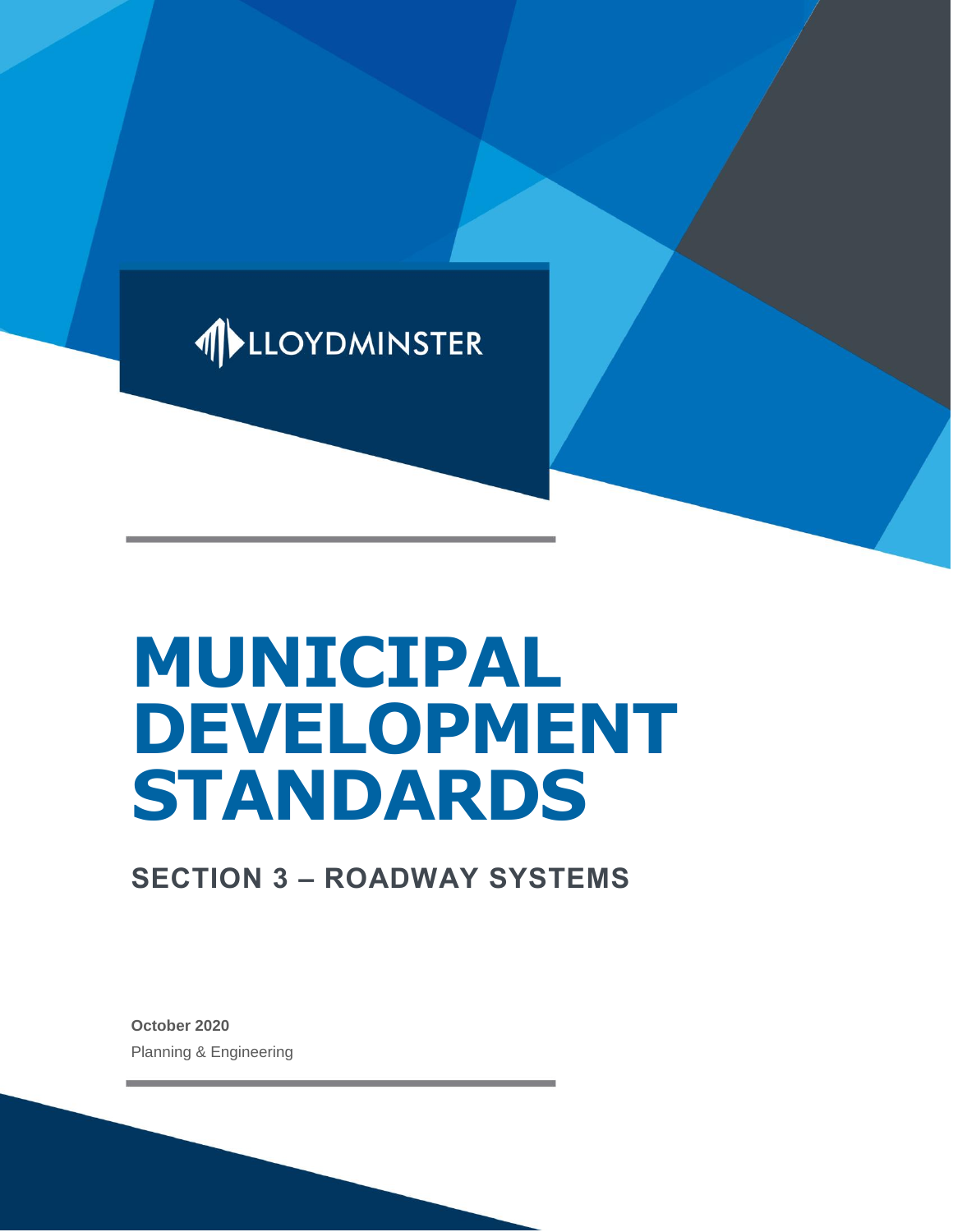

#### **SECTION PAGE** 3 Roadway Systems 3-2  $3.1$ General 3-2  $3.2$ Traffic & Transportation 3-2 3.3 Road Classification and Geometric Standards 3-2  $3.3.1$ General 3-2  $3.3.2$ Arterial Road 3-2 Collector Road 3-2  $3.3.3$  $3.3.4$ Local Road 3-2 3.3.5 Angle Parking 3-3  $3.4$ **Traffic Impact Assessment** 3-3 3.5 Pavement Structures 3-3  $3.6$ Road Construction Requirements 3-3  $3.6.1$ General 3-3  $3.6.2$ Temporary Roads and Access 3-3  $3.6.3$ Dust Control, Street Cleaning and Snow Removal 3-3  $3.6.4$ Maintenance of Existing Facilities 3-4  $3.6.5$ Staged Construction 3-4 Materials 3-4  $3.7.1$ General 3-4  $3.7.2$ Concrete 3-4 3.7.2.1 Concrete Design 3-4 3.7.2.2 Deficiencies 3-4  $3.7.3$ Asphalt 3-5 3.7.3.1 Pavement Design 3-5 3.7.3.2 Deficiencies 3-5  $3.8$ Traffic Control Devices, Street Signs, And Pavement Markings 3-5 3.9 Roadway Illumination 3-5  $3.10$ Sound Abatement 3-6  $3.11$ Swales 3-6  $3.12$ Lanes 3-6  $3.13$ Cul-De-Sacs 3-6  $3.14$ **Intersections** 3-7  $3.15$ Walkway Systems 3-7  $3.15.1$ Urban Sidewalks 3-7  $3.15.2$ Trails 3-7 Roundabouts 3-7  $3.16$  $3.17$ Speed Controls for New Residential Neighbourhoods 3-8

### **TABLE OF CONTENTS**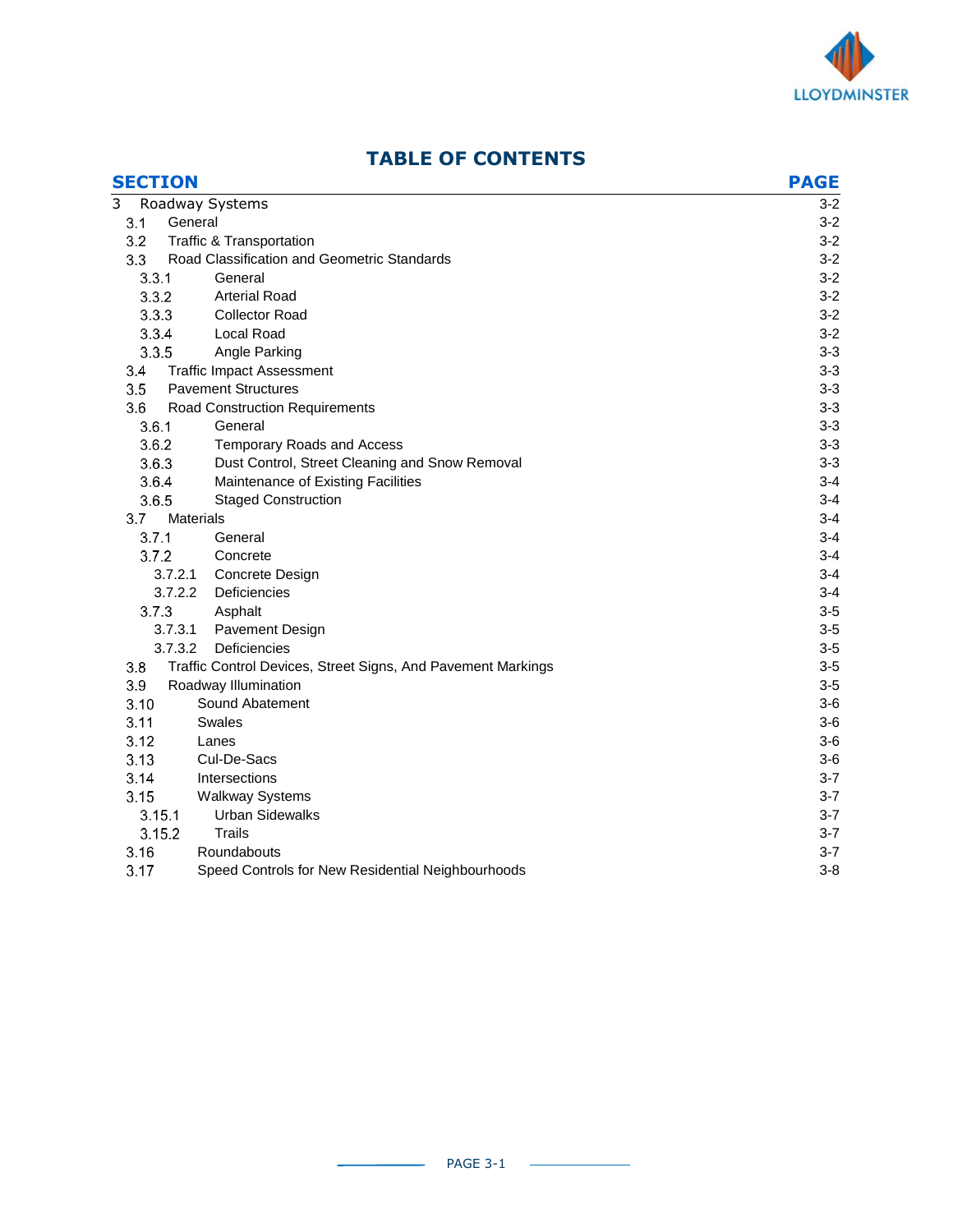

### **3 ROADWAY SYSTEMS**

#### $3.1$ **General**

Drawings relating to roadway design and construction are provided in section 1 (Roadways) and 2 (Concrete Work) of the Standard Drawings.

#### $3.2<sub>2</sub>$ **Traffic & Transportation**

This section covers the transportation and traffic engineering aspects of roadway and walkway design in the City. It also covers those roads, lanes, curbs, gutters, walks, and trails to be built or re-built in the City.

These requirements and standards are the minimum basis for roadway and walkway facilities. Changes in the design values may be considered, provided that the changes are justified and added benefits are provided by the Developer to the City's satisfaction.

All designs must be consistent with the current version of the City of Lloydminster Transportation Master Plan and must ensure the safe and efficient movement of traffic and pedestrians. Sufficient access points to collectors must be provided subject to the approval of the City.

#### $3.3<sub>1</sub>$ **Road Classification and Geometric Standards**

The classification and designation of roads and walks must be undertaken during the subdivision design stages, commencing with the Outline Plan, in order that roads and walks, utility, and right-of-way requirements can be coordinated, established and approved in the design stages of subdivision development.

#### $3.3.1$ **General**

Roads are classified in a functional hierarchy. The road classifications are local, collector, and arterial. The design standards for roads must be in accordance with the geometric design guidelines outlined in the latest edition of the "Geometric Design Guide for Canadian Roads" by the Transportation Association of Canada. Typical cross-sections are provided in Section 1 (Roadways) of the Standard Drawings. Table 3.1 in Appendix 3A provides a summary of the design standards.

#### $3.3.2$ **Arterial Road**

Arterial roads generally serve as line-haul facilities carrying traffic between activity centres - connecting with collectors, and other arterials, but not local streets. Arterial streets can be subdivided into two categories: undivided, which would carry up to 12,000 vehicles per day; and divided, which would carry more than 12,000 vehicles per day. On-street parking is not normally permitted on this type of roadway within the City.

#### $3.3.3$ **Collector Road**

A Collector road is intended to provide local access to frontage developments, or to channel traffic collected from several local streets or from an industrial area towards the arterial system. A collector road can connect with local roads, other collectors or with arterial roadways; however, their location should minimize the potential use as a short-cut between arterial roadways. Parallel parking may be allowed on these roads. No residential driveways are permitted to be constructed that access collector roadways, unless the roadway is expected to service less than 4000 vehicles per day under its ultimate design condition.

#### $3.3.4$ **Local Road**

A Local road is intended solely to provide access to individual properties. The amount of traffic on the road is generally low; however, the volume can be controlled if the maximum length is set at 600 m and speed control considerations as described in Section 3.17 are a part of the design. This road should only be permitted to connect with similar type facilities or with collector roads. All sites should provide sufficient on-site parking to meet demands. A local road may not service commercial bus routes, however school buses are permitted.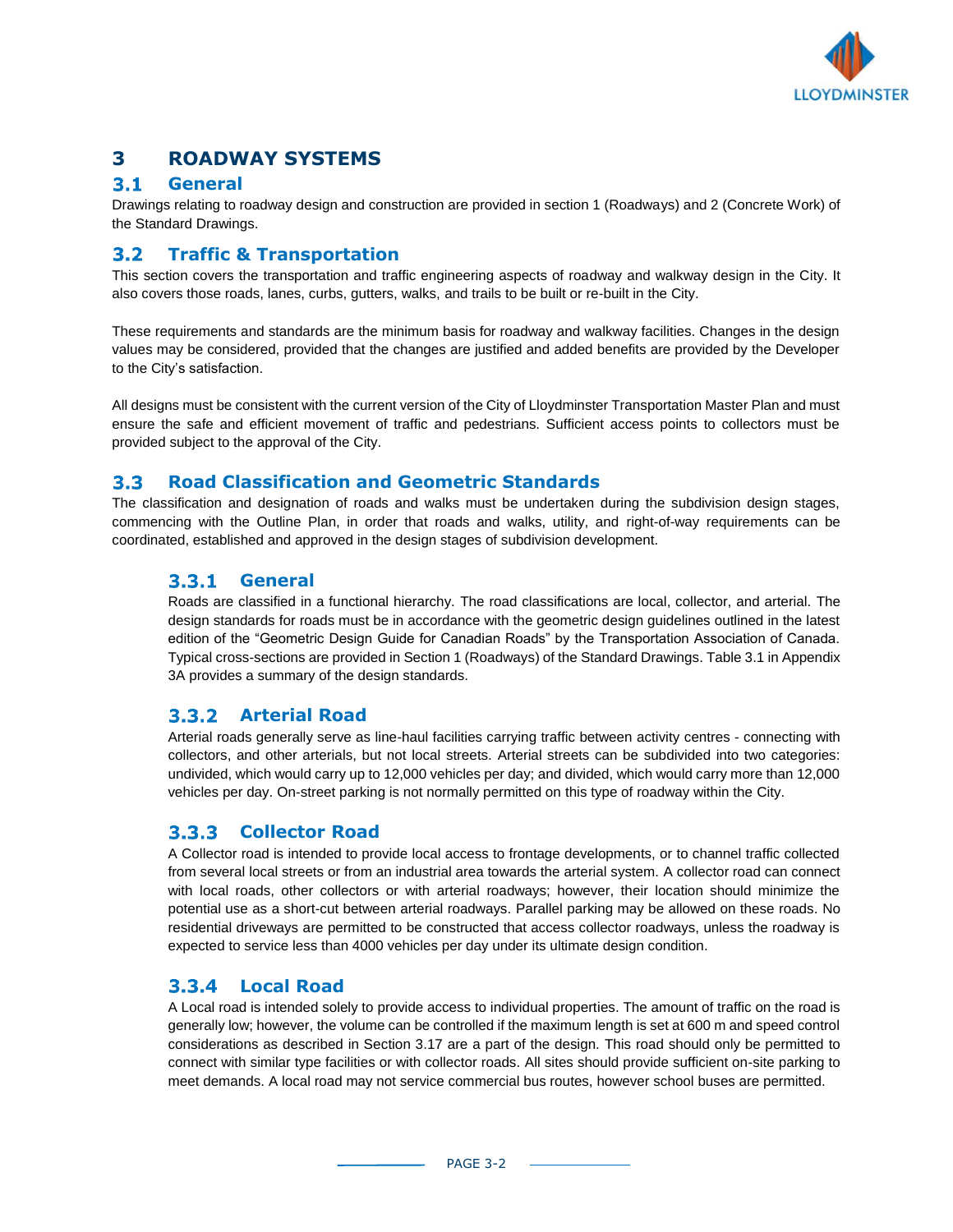

#### $3.3.5$ **Angle Parking**

Angle parking is not permitted, but may be considered in redevelopment areas where it is shown to be advantageous. Proposal of a non-standard road width to accommodate angle parking would follow the standards deviation process.

#### $3.4$ **Traffic Impact Assessment**

A traffic impact assessment (TIA) will be required whenever a proposed development will have a significant impact on the adjacent transportation system. If, in the opinion of the City, the development will have insignificant impact on the transportation system, a TIA may not be required. In general, a TIA will be required for developments generating more than 100 vehicle trips in the peak hour, as calculated using the latest edition of the Trip Generation Manual published by the Institute of Transportation Engineers. The TIA should adhere to the Lloydminster Traffic Impact Analysis Guidelines. Additional guidance may be obtained from the City.

#### $3.5$ **Pavement Structures**

In accordance with Section 2.2.1, a geotechnical investigation must be conducted for every new development. The recommendations of the geotechnical investigation report must be followed. Unless otherwise recommended by the geotechnical report, the pavement structure will include a minimum of 150 mm of subgrade preparation, a granular base of 300 mm in thickness and asphaltic concrete surface with a thickness of 120 mm. Proposed reductions to the minimum structure must be justified in the geotechnical report.

Pavement structure design will be based on a 20 year design life. Arterial pavement structure design must also be based on projected traffic loading. Bus loading on arterial and collector roads must be considered in the design of the pavement structure.

The pavement must be placed in two (2) separate lifts. The first lift must conform to the requirements for base course construction and should withstand the expected loads due to construction activity in the first two (2) years and must be placed prior to a Construction Completion Certificate being executed by the City. The second lift should be placed no more than thirty (30) days prior to the expiry of the two (2) year warranty period and must be placed prior to a Final Acceptance Certificate being executed by the City.

#### $3.6$ **Road Construction Requirements**

#### $3.6.1$ **General**

Good roadway industry construction practices and techniques must be employed. Roadway construction must be in accordance with the plans and design approved by the City, and the parameters identified in Appendices 3B and 3C. The work must be carried out at all times in an efficient manner with approved equipment and capable personnel. The City or an appointed representative must at all times have access to the site and will promptly be provided with all test results and all information necessary to assess the Contractor's performance.

#### $3.6.2$ **Temporary Roads and Access**

Plans for temporary roads, access, and detours must be approved by the City, as part of the Traffic Accommodation Strategy. All weather type construction will be required, and the Developer is responsible for all maintenance of temporary roads, access, and detours.

All signing, channelization, detours, closures, etc. must be in accordance with the Manual of Uniform Traffic Control Devices as published by the Transportation Association of Canada.

#### **Dust Control, Street Cleaning and Snow Removal**  $3.6.3$

The Developer will be responsible for dust control, and debris and mud removal from sidewalks, curb, gutter, and boulevards within the subdivision for the duration of the Warranty Period. The Developer will also be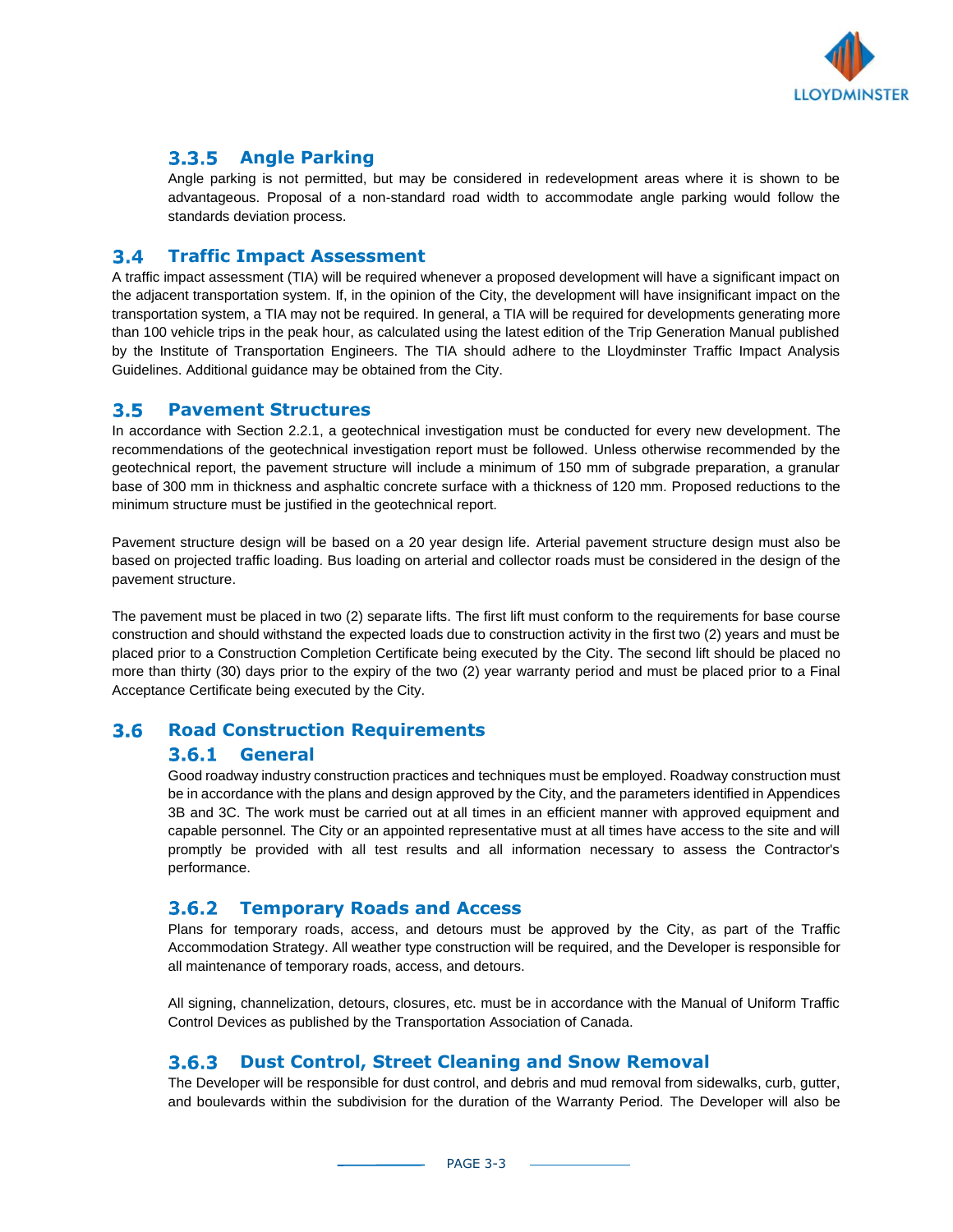

responsible for ensuring silt and debris cannot enter into catch basins within the new development and areas directly adjacent to the new development in accordance with the Erosion and Sedimentation Control Plan, as described in Section 5.8. Some of these responsibilities are shared by the developers of the individual lots in the subdivision, as described in Section 11.9.1.

The City will be responsible for snow removal and street cleaning once the first lift of asphalt has been installed and a Construction Completion Certificate has been executed.

#### $3.6.4$ **Maintenance of Existing Facilities**

The Developer must ensure that existing infrastructure, such as sewer mains, watermains, roadways, and landscaped areas, are not disturbed or become inoperable as a result of actions by the Developer, their agents or Contractors. Existing infrastructure must not be exposed to loadings beyond design capacities. Existing infrastructure must continuously be maintained and cleaned by the Developer where their actions are cause for additional maintenance. Where the road surface or concrete have been disturbed, these areas should be restored to their original condition within two (2) weeks, but in any case must be restored no more than four (4) weeks from the time the subsurface work is completed. The existence and location of any underground utilities indicated on the plans that have been determined from the City's records are not guaranteed.

#### $3.6.5$ **Staged Construction**

Staged construction must meet the approval of the City. The Developer is responsible for all maintenance of partially completed works which have been opened for use. All partially completed works must be properly restored prior to commencing with the next stage of construction. The Developer is required to place a temporary turnaround on dead end streets to accommodate curbside collection and school buses.

#### $3.7<sub>2</sub>$ **Materials**

#### **General**

Materials used in roadway construction must be from sources approved by the City. Manufactured goods must meet the standard manufacturer's specifications and the approved roadway specifications. Defective, rejected or substandard materials must not be used in the construction of roadways under any circumstances.

### **Concrete**

#### **3.7.2.1 Concrete Design**

Concrete for roadways, including sidewalks, walkways and structures, must be to a C-2 exposure classification (CSA-A23.1), have a minimum compressive strength of 32 MPa in 28 days, be Type HS (unless specified differently) 5% to 8% air content, have a nominal maximum size coarse aggregate of 14.0-20.0 mm, a maximum water/cement ratio of 0.45, and use a curing compound. Slump must be 80 $\pm$ 30 mm for hand placed concrete and 25 $\pm$ 15 mm for extruded concrete. A concrete mix design must be submitted to the City for review a minimum of two (2) weeks prior to initial concrete placement.

#### **3.7.2.2 Deficiencies**

Areas found to be deficient in compressive strength will be rejected. The cost of removing and replacing the deficient concrete surface and any associated costs due to additional testing requirements, must be borne by the Developer. The warranty period will not be considered to be complete until such time as testing and inspection demonstrates the replaced surface is not deficient.

The representative area will be considered to be deficient if it does not reach eighty (80) percent of the minimum compressive strength within 28 days. Compressive strength must be determined in accordance with CSA A23.2-9C.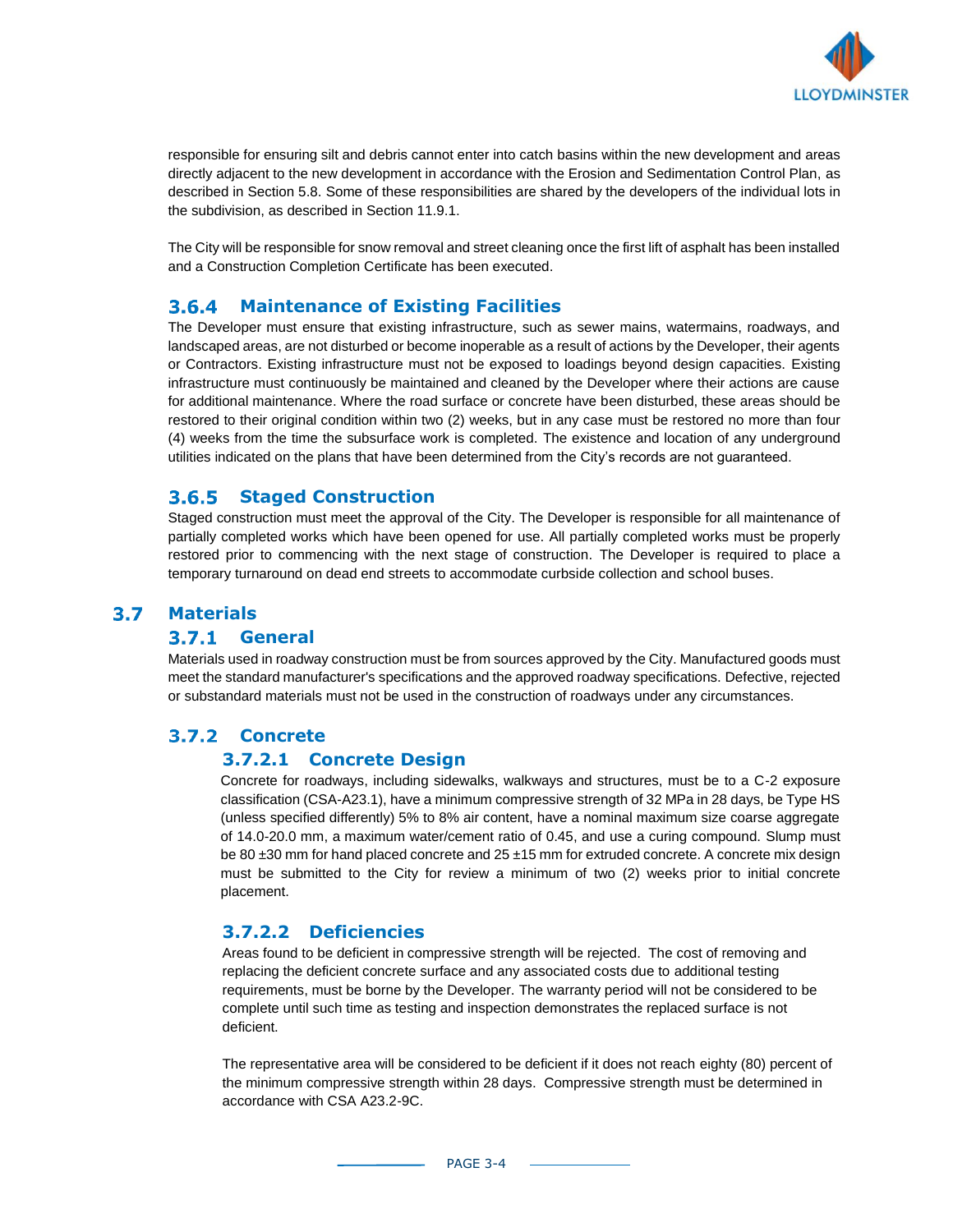

### **Asphalt**

### **3.7.3.1 Pavement Design**

Roadways in all subdivision developments must be surfaced with asphaltic concrete pavement (hot mix asphalt). An asphalt mix design must be submitted to the City for review a minimum of fourteen (14) days prior to initial asphalt placement. Design parameters can be found in Appendix 3B.1.

### **3.7.3.2 Deficiencies**

Areas found to be deficient in bitumen content, thickness or density will be rejected, unless other corrective actions are taken to the approval of the City. The cost of removing and replacing the deficient asphalt surface, and any associated costs due to additional testing requirements, must be borne by the Developer. The warranty period will not be considered to be complete until such time as testing and inspection demonstrates the replaced surface is not deficient. The collection of any additional cores must be witnessed by a representative of the City.

The representative area will be considered to be deficient if the deviation from the approved bitumen content, as identified in the approved mix design, is 0.5% or greater. If a deficiency in bitumen content is found, three (3) more cores must be taken from the same area and retested, and the average bitumen content of those three cores will represent the area. Bitumen content must be determined in accordance with ASTM D2172 or ASTM D6307-10.

The representative area will be considered to be deficient and rejected if the thickness deficiency is greater than 6.0 mm per lift, or 9.0 mm total. If a deficiency in thickness is found, three (3) more cores must be taken in the area, and the average thickness of those three cores will represent the area. Core thickness must be determined in accordance with ASTM D3549.

The cores will also be used to determine density. If any test fails to meet the minimum paving density for the type of paving as specified in Table 3.8 in Appendix 3C, three (3) more cores must be taken in the area, and the average density of those three cores will represent the area. The representative area will be considered to be deficient and rejected if the difference in percentage density is 2.0 or greater (e.g. if the required density is 97.0%, a density less than 95.0% would be rejected). Core density must be determined in accordance with ASTM D2726, ASTM D1188, or ASTM D6752.

#### $3.8<sub>1</sub>$ **Traffic Control Devices, Street Signs, And Pavement Markings**

Traffic control devices, street signs and pavement markings must be installed by the Developer and must be in accordance with the latest edition of the Manual of Uniform Traffic Control Devices for Canada; see Section 1 (Roadways) of the Standard Drawings for typical road cross-sections.

Highly reflective engineering grade street name signs and traffic control high density signs, of a type and colour satisfactory to the City, must be mounted on an aluminum post in accordance with the City's Standards. Approved sign supports must be installed by the Developer as per the approved Traffic Control Devices and Street Sign plans. Stop signs are the only signs required to be Diamond grade reflective signs.

Pavement markings, including lane markings, stop lines and pedestrian crossings, must be provided by the Developer at their own expense. Pavement markings must be painted on the top course of asphaltic concrete surfaces both at the interim and Final Acceptance Certificate lift at the time of construction.

#### $3.9$ **Roadway Illumination**

The Developer must provide plans for street lights. Where a development connects with existing roadways, the tie-in point must be considered in the design. The frequency of street lights will be such as to provide the minimum lighting levels in conformance with the Transportation Association of Canada's *Guide for the Design of Roadway Lighting*.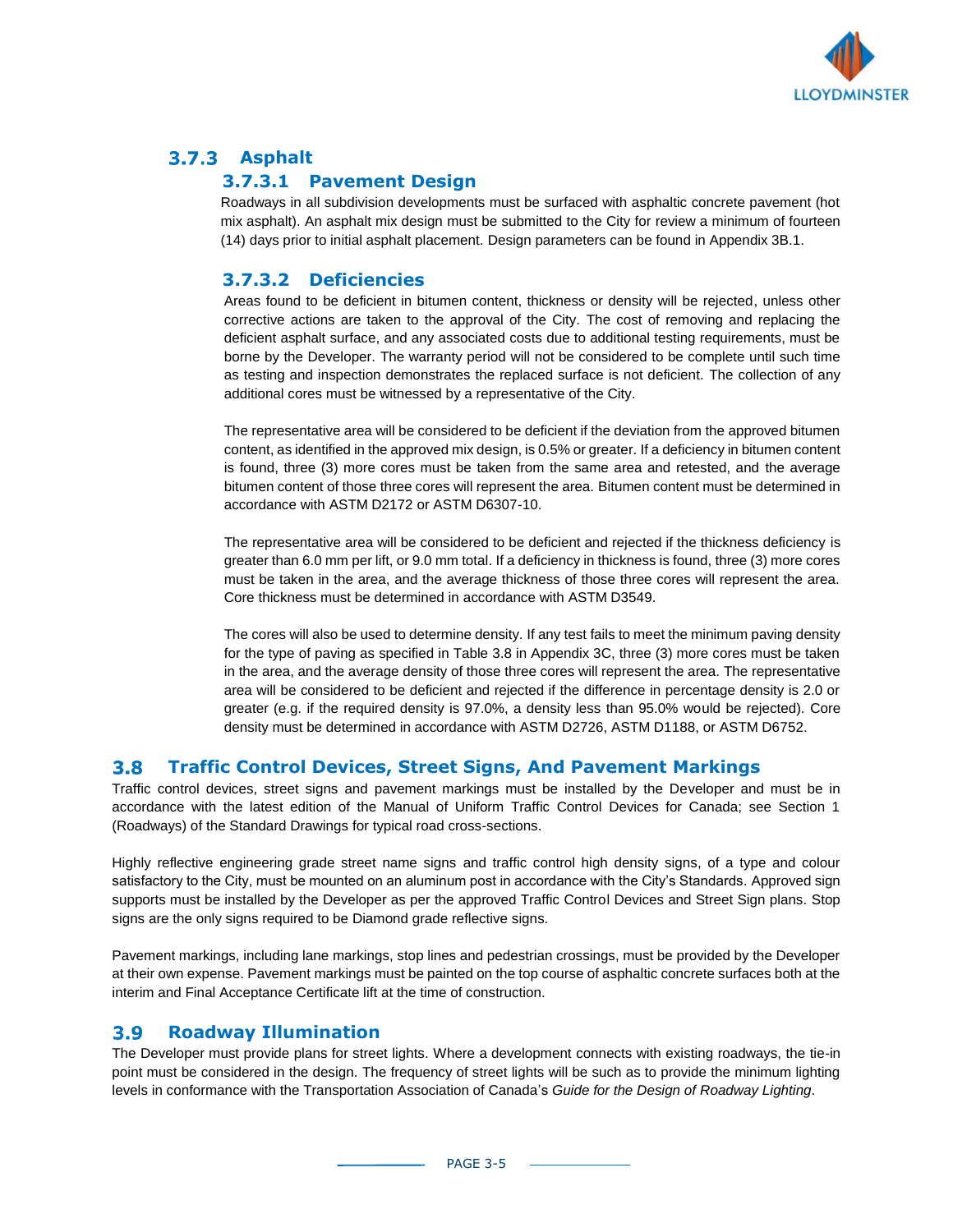

Street lights must be placed at locations not interfering with proposed driveways and water and sewer services and in general will be located in line with the extension of common property lines between two lots. Wherever possible, street light cables will be installed underground. Cables crossing all roadways or driveways will be placed in direct-burial type rigid plastic pipe using one pipe per individual cable unless noted otherwise.

### **3.10 Sound Abatement**

The Developer must utilize berms or elevated contoured embankments and noise attenuation fencing for sound abatement along arterial roadways, highways and/or railways as required by regulatory authorities and the City. Refer to Standard Drawings 9-209 – Noise Attenuation Fence, and 9-301 – Typical Berm.

Where a railway, arterial roadway, Secondary Highway or Primary Highway abuts or passes through a development area, the Developer must engage an independent consultant to conduct a noise study to forecast noise levels that would be experienced within the development area from the rail and/or roadway:

- Where the noise study predicts a 24 hour L<sub>eq</sub> of 55 dBA or less measured or calculated at a distance of 5.0 m from the nearest dwelling facade adjacent to the rail and/or the roadway within the subdivision area, no further action by the Developer will be required; and
- Where the noise study predicts a 24 hour  $L_{eq}$  in excess of 55 dBA, the Developer must provide noise attenuation in a form that will reduce the noise level to 55 dBA or below.

The subdivision side of the embankment must be with gentle slopes no greater than 4:1. The right-of-way may require widening to suit.

Noise attenuation fencing as described in Section 8.1.4.1 must be used. Alternative sound barrier fences may also be accepted by the City upon approval of submitted designs.

### **Swales**

Swales will not be permitted in the roadways of new developments.

#### **Lanes**

In general, the following design standards should be followed:

- Minimum 6.0 m of right-of-way;
- Residential lanes must be paved and have minimum width of 4.5 m, with centreline swale and 2.5% cross-fall. Commercial/industrial lanes must be paved and be a minimum of 6.0 m wide or the width of the right-of-way;
- Where lane traffic is expected to be high, such as for certain commercial developments, a wider surface width and right-of-way may be required, as determined by the City;
- Road structure must be as per the recommendations of the geotechnical investigation;
- Where possible, lanes must have at least two points of access. "Dead-end" lanes, where justification has been provided that a second point of access is not feasible, must be terminated with a means to turn around;
- Lanes are to be designed such that any one point is not more than 175 m from a connection to a roadway. The lane layout should not encourage possible short cutting between streets;
- Maximum lane grade is 6.0%; and
- Minimum lane grade is 0.8%.

### **Cul-De-Sacs**

In residential subdivisions, all dead-end roads must be provided with a cul-de-sac or turnaround consistent with the requirements outlined in Standard Drawing 1-106 and the Transportation Association of Canada manual. The length of dead end roads that service residential lots must be no greater than 150 m, as measured from the centreline of the intersecting street to the centre of the bulb. Cul-de-sac bulbs in residential areas must have a minimum radius of 12.5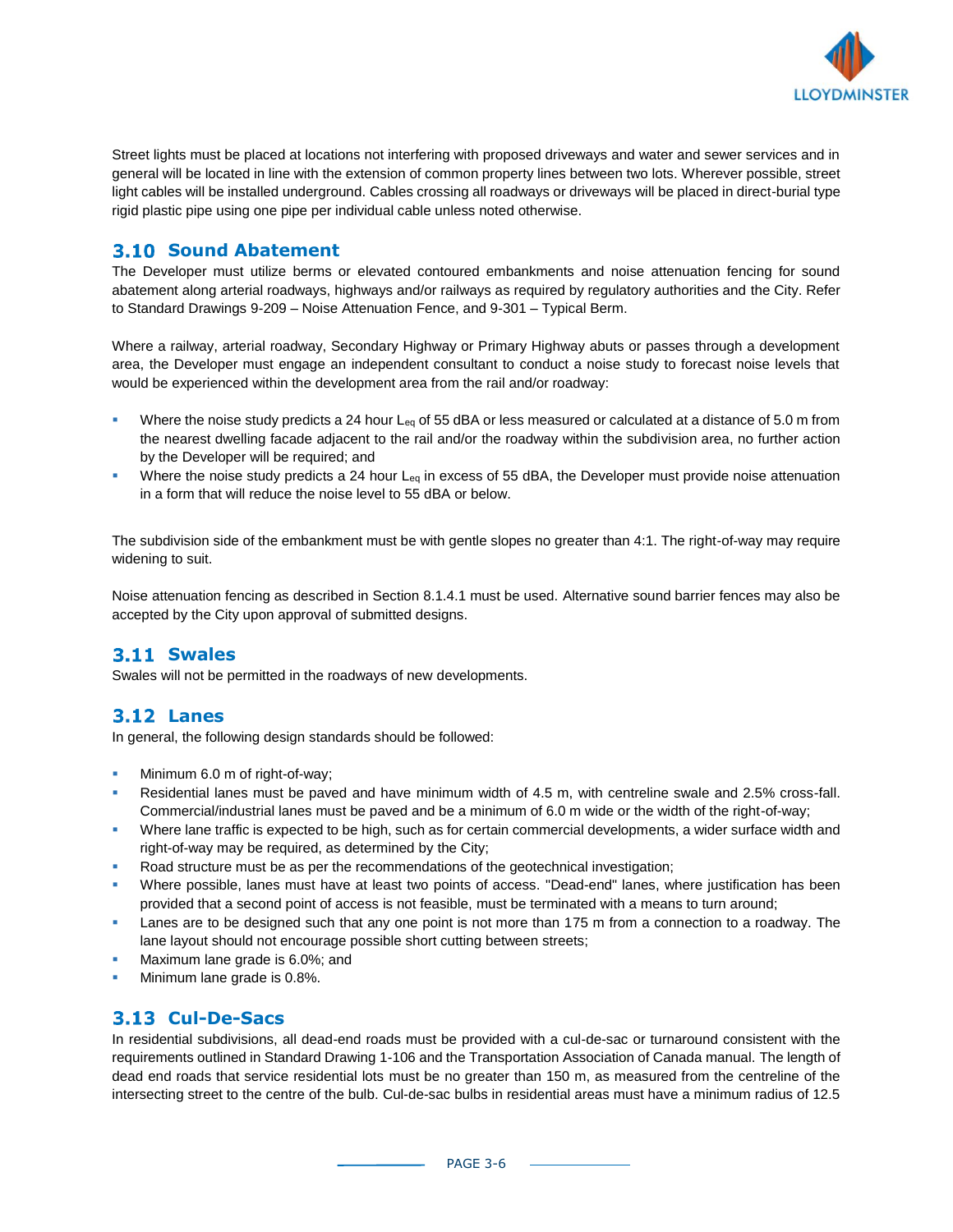

m from the centre to the face of curb. Bulb road surfaces must be crossfall sloped for drainage, at a minimum grade of 1.0% and a maximum grade of 3.0% outward from the centre of the bulb. The bulb must have a minimum gutter grade of 0.8%.

Islands may be provided in cul-de-sacs, upon approval of the City. The design of cul-de-sacs including islands must be shown to allow the minimum turning movements of passenger (P) and garbage collection (HSU) vehicles and have sufficient width to allow for movement around passenger vehicles parked curbside. Islands must be complete with curb and gutter.

### **Intersections**

The design of intersections must conform to the following:

- The minimum angle of intersection between two roadways is 75°;
- Curb returns must have a radius of 12.0 m minimum in residential areas (7.0 m if parking is allowed in the curb lane of both roadways) and in industrial areas a radius of 15.0 m minimum;
- Gutter grades are a minimum of 0.8% around curb returns; and
- Roadways connecting at an intersection must have a maximum grade 2.0% for 30.0 m approaching the intersection.

### **Walkway Systems**

#### **Urban Sidewalks**

Concrete sidewalks measuring 1.5 m in width will be required in the following instances:

- On both sides of Collector roads;
- On both sides of residential road layouts;
- On both sides of cul-de-sacs;
- Where there is a possibility of a requirement to provide continuity of sidewalk to future development; and
- **■** Where linkage is required to maintain the continuity of a pedestrian network.

Refer to the Standard Drawings in Section 1 (Roadways) for typical layouts and Standard Drawings 2-105, 2- 106 and 2-107 for dimensions.

Curb ramps must be provided on sidewalks at all roadway intersections and at all pedestrian crossings in accordance with Standard Drawing 2-200.

#### **3.15.2 Trails**

Pedestrian or multi-use trails must be 3.0 m wide and designed in accordance with Standard Drawing 9-100. Trails may be installed on one side of a collector or industrial/commercial roadway in place of the sidewalk and must be placed on one side of an arterial roadway.

#### **3.16 Roundabouts**

It is recommended that roundabout designs be developed in accordance with the most recent version of The Transportation Association of Canada's *Canadian Roundabout Design Guide*. At a minimum, the following information must be included with the design drawings where applicable:

- All radii and grades for the inner circle and all outside radii;
- Curve tables;
- Dimension of the length of splitter islands;
- Dimension of the inscribed circle diameter;
- Dimension of the centre island diameter;
- Dimension of the entry and exit widths;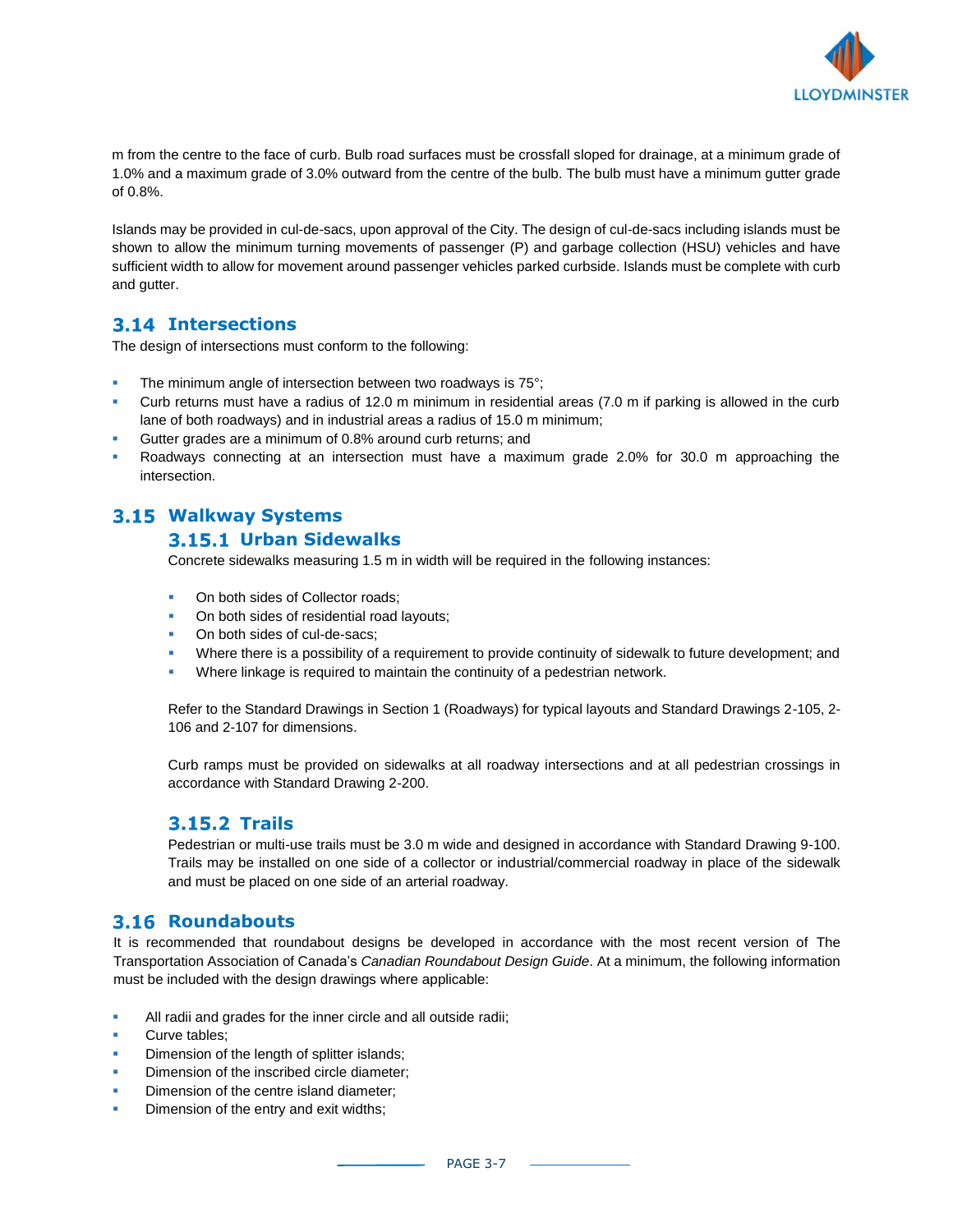

- **·** Indicate entry angles;
- Dimension of the circulatory roadway width;
- Location and extent of the truck apron;
- Stopping sight distance showing sight lines for features in the centre and at each leg, showing vehicles and pedestrians; and
- Signage and pavement markings.

A roundabout landscape plan (following the requirements for landscaping drawings described in Section 2.3.4.9) must be submitted to the City for review and approval. Roundabout landscaping features must be designed such that they follow the approaches of the above noted NCHRP document with the addition of the following considerations:

- Only approved species of vegetation are to be used for plantings, see Section 8.1.2;
- The use of gravel and public furniture is to be avoided for use as landscape features;
- Truck aprons, if used, must use red coloured concrete, to differentiate it from walkways;
- Splitter islands are to be filled with concrete, which can be stamped or coloured for aesthetics;
- All concrete flatwork within the central island must be coloured for visibility; and
- Landscaping features must not interfere with access to utilities or ability to perform maintenance on utilities that may pass through the roundabout.

Standard Drawings 1-500 and 1-501 show an example of a typical roundabout cross-section, and the landscaping zones, respectively.

### **Speed Controls for New Residential Neighbourhoods**

On residential collector and local roads, include speed (traffic calming) control measures for road segments longer than 300 m. Speed controls aim for vehicle speeds in the order of 30 km/h. These speed controls consist of:

- A design condition requiring yielding the right of way;
- A tight horizontal curve defined as follows:
	- o Delta from 30 to 40 degrees, centreline radius of 30 m or less;
	- o Delta from 41 to 50 degrees, centreline radius of 35 m or less;
	- o Delta greater than 51 degrees, radius of 45 m or less;
- Traffic calming devices with significant horizontal or vertical deflection, including but not limited to:
	- o A raised crosswalk or bump-outs at a pedestrian or bicycle crossing;
		- o A roundabout; or
		- o A raised intersection.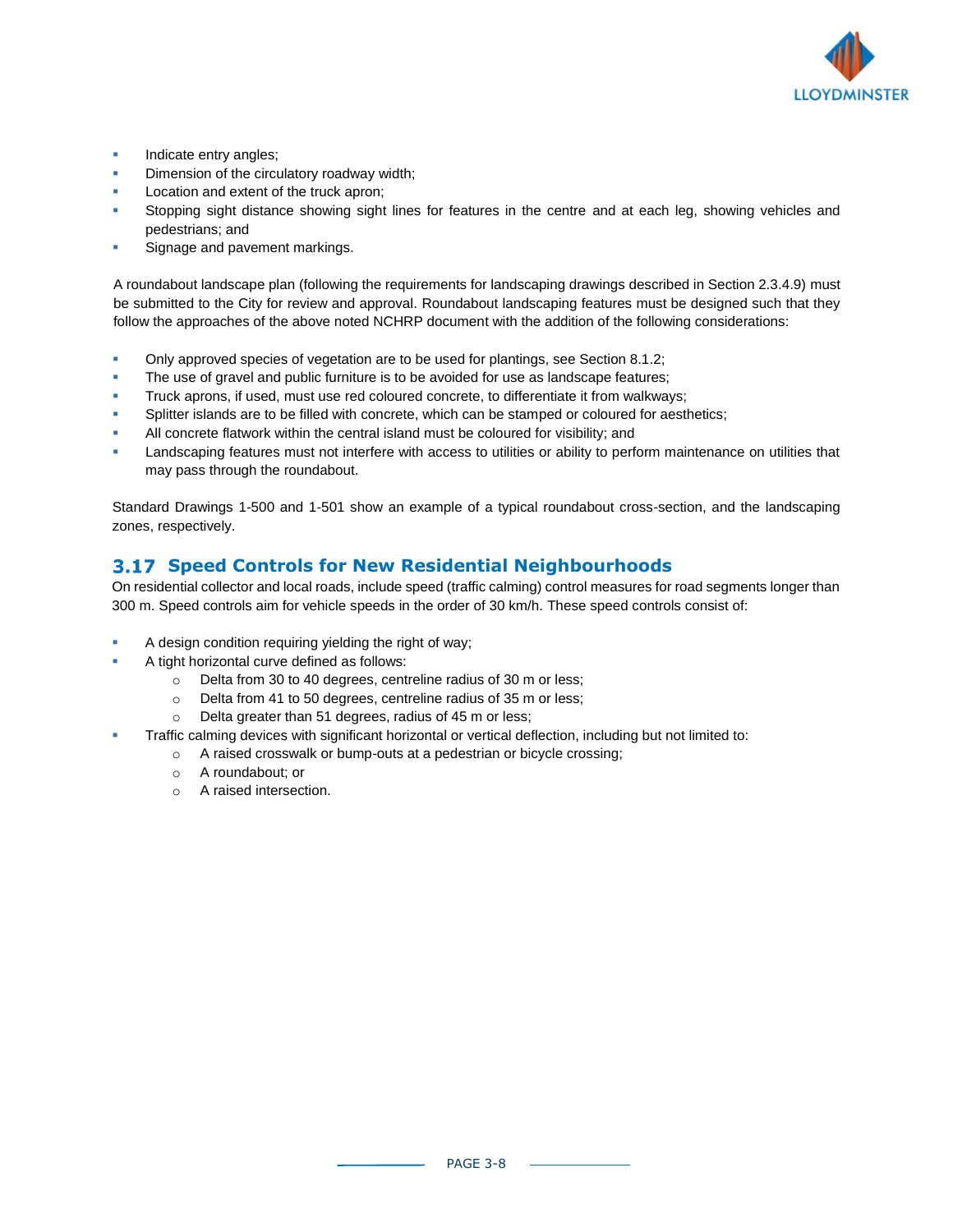

This page intentionally left blank.

i.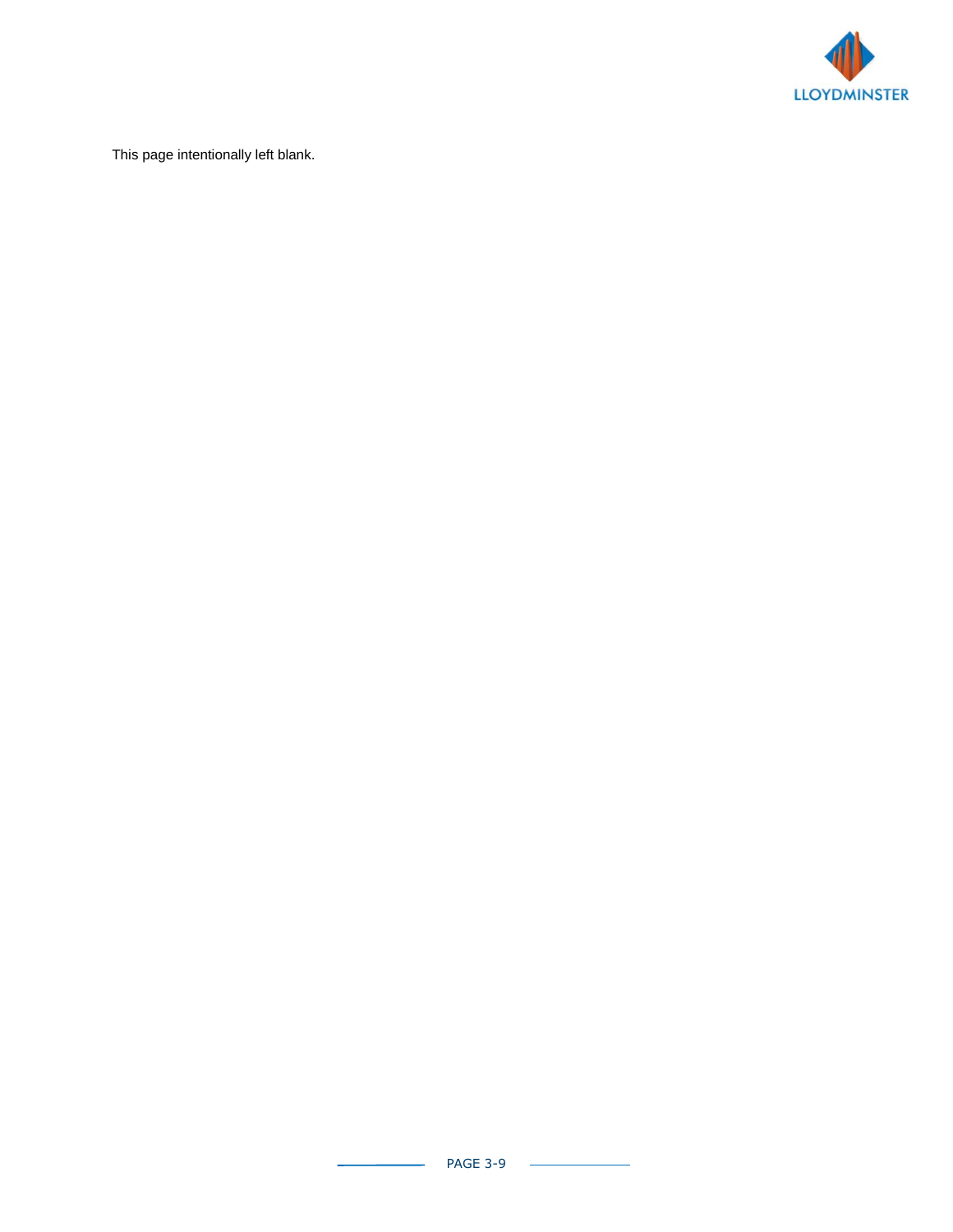

| <b>SECTION</b> |                                       | <b>PAGE</b> |
|----------------|---------------------------------------|-------------|
|                | Appendix 3A - Road Classifications    | $3A-2$      |
|                | Appendix 3B - Concrete Specifications | $3B-1$      |
| 3B.1           | Placing                               | $3B-1$      |
| 3B.2           | Temperature                           | $3B-1$      |
| 3B.3           | Testing                               | $3B-1$      |
| 3B.4           | Finishing                             | $3B-1$      |
|                | Appendix 3C - Asphalt Specifications  | $3C-1$      |
| 3C.1           | <b>Pavement Design</b>                | $3C-1$      |
| 3C.1.1         | Aggregates                            | $3C-1$      |
| 3C.1.2         | <b>Mineral Filler</b>                 | $3C-2$      |
| 3C.1.3         | <b>Bituminous Binder</b>              | $3C-2$      |
| 3C.1.4         | <b>Asphalt Mix</b>                    | $3C-3$      |
| 3C.2           | Road Base and Subgrade Preparation    | $3C-4$      |
| 3C.3           | <b>Asphalt Placement</b>              | $3C-4$      |
| 3C.4           | Testing and Inspection                | $3C-5$      |

### **TABLE OF CONTENTS**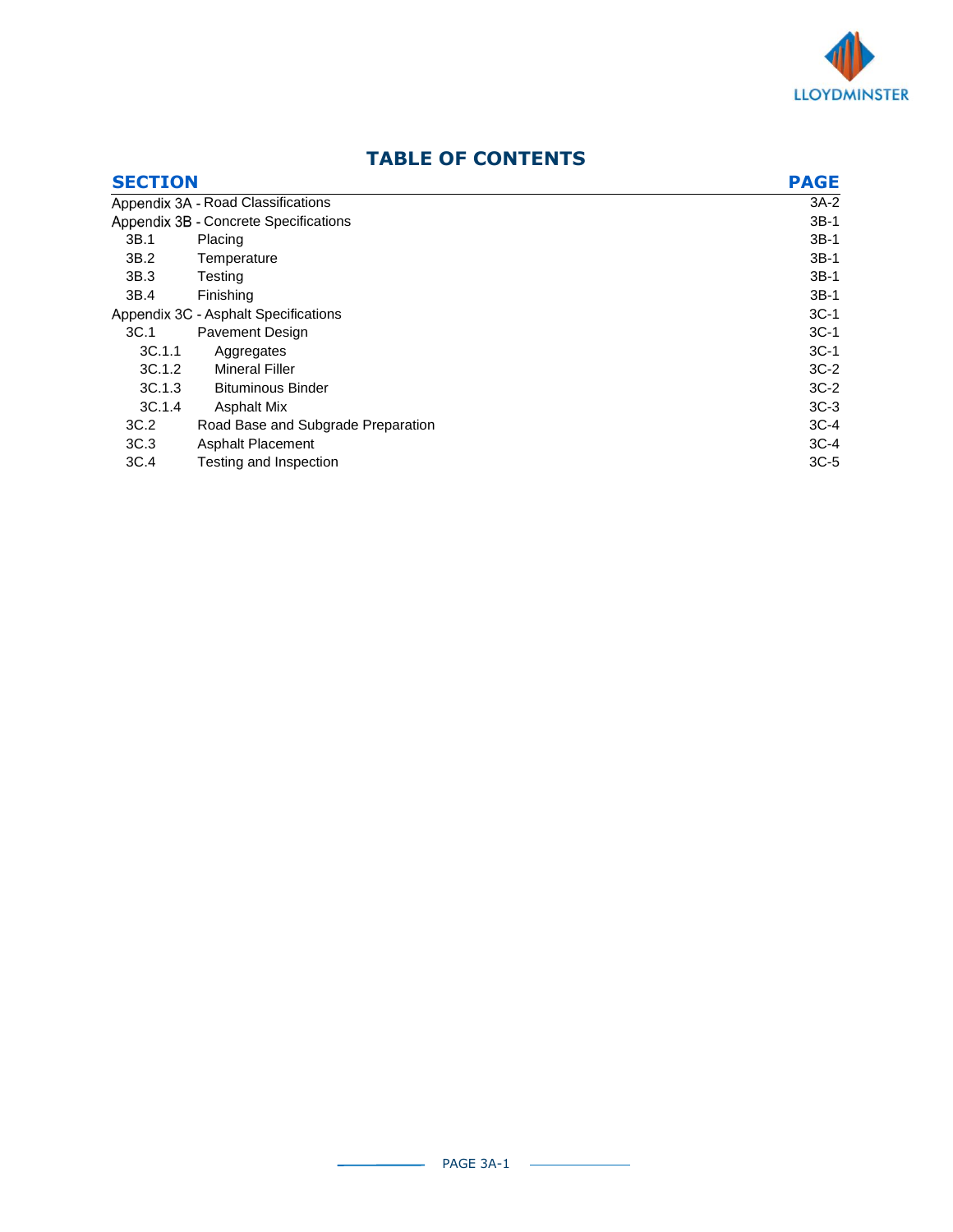

### **Appendix 3A - ROAD CLASSIFICATIONS**

Table 3.1 provides a summary of the City's design standards for the various classifications of roads.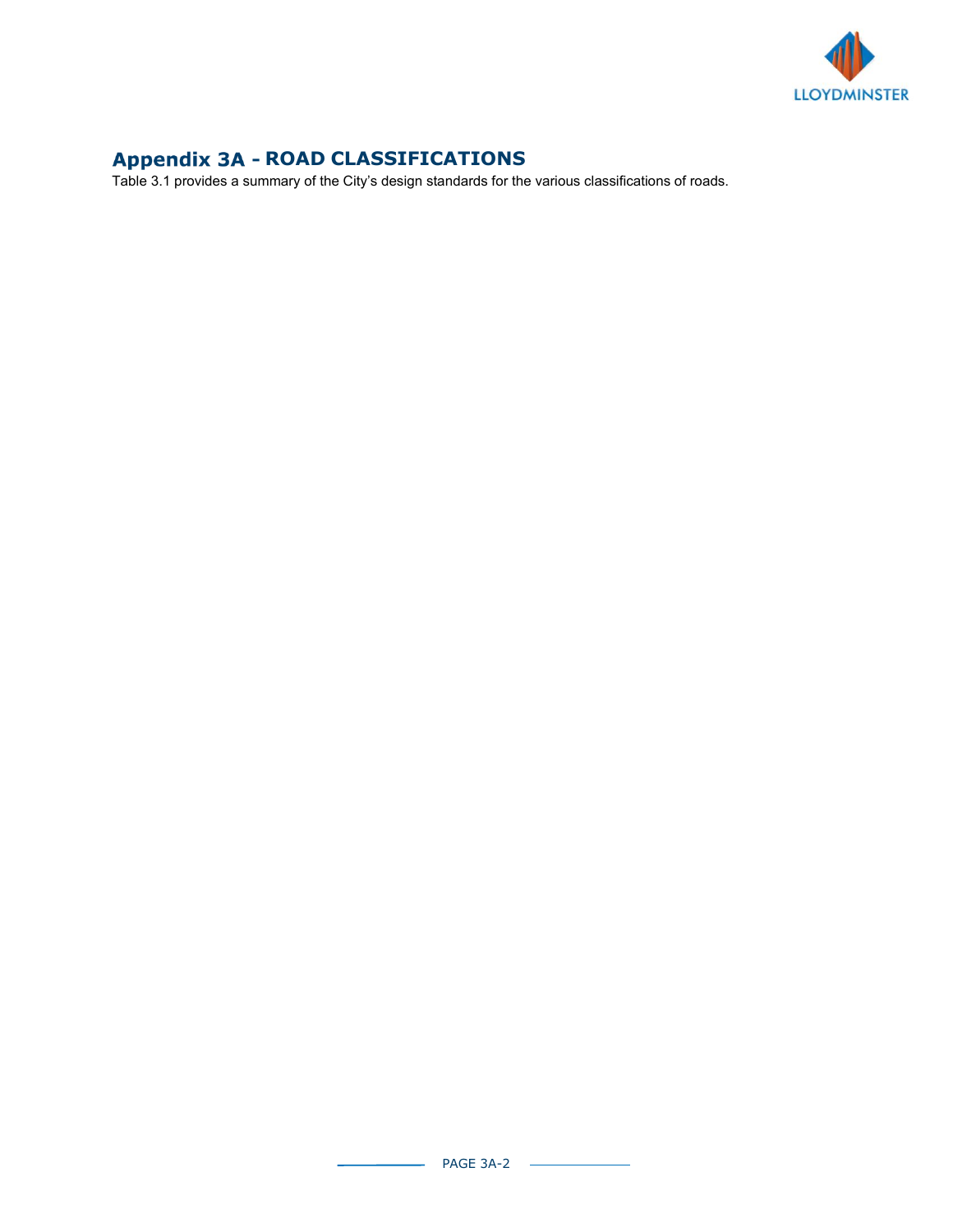#### **Table 3.1 – Road Classification and Geometric Guidelines**

|                                   | <b>URBAN</b>                                    |                                                  |                            |                       |                      |                            |                      | <b>RURAL</b>               |  |
|-----------------------------------|-------------------------------------------------|--------------------------------------------------|----------------------------|-----------------------|----------------------|----------------------------|----------------------|----------------------------|--|
| <b>CLASSIFICATION</b>             | <b>Arterial</b>                                 |                                                  |                            | <b>Collector</b>      |                      | Local                      | <b>Collector</b>     | Local                      |  |
|                                   | <b>Divided</b>                                  | <b>Undivided</b>                                 | <b>Residential</b>         | Ind/Comm (Note 2)     | <b>Residential</b>   | Ind/Comm (Note 2)          |                      | <b>Industrial (Note 2)</b> |  |
| <b>TAC Designation</b>            | <b>UAD</b>                                      | <b>UAU</b>                                       | <b>UCU</b>                 | <b>UCU</b>            | <b>ULU</b>           | ULU                        | RCU                  | <b>RLU</b>                 |  |
| Parking                           | No                                              | No                                               | Permitted                  | Permitted             | Permitted            | Permitted                  | <b>No</b>            | No                         |  |
| Service                           | <b>Through Traffic</b>                          |                                                  | Through Traffic & Access   |                       |                      | <b>Access Only</b>         | Through & Access     | <b>Access Only</b>         |  |
| Average Daily Volume              | 12000-30000                                     | 5000-12000                                       | 1000-5000                  | 1000-5000             |                      | Up to 1000                 | 1000-5000            | Up to 1000                 |  |
| <b>Truck Traffic</b>              | $5\overline{)}$                                 | $5\overline{)}$                                  | $5\phantom{.0}$            | 10                    |                      | $\mathbf{1}$               | $\sqrt{5}$           | 10                         |  |
| No. of Housing Units              |                                                 |                                                  | More than 100              | $\sim$                |                      | Less than 100              | $\sim$               | Less than 100              |  |
| <b>Flow Characteristics</b>       | Uninterrupted except traffic/pedestrian signals |                                                  | Interrupted flow           |                       |                      | Interrupted flow           |                      | Interrupted flow           |  |
| <b>ESALS</b>                      | (Note 3)                                        |                                                  | $1.35x10^{6}$              | 2.70x10 <sup>6</sup>  | 9.00x10 <sup>4</sup> | 8.60x10 <sup>5</sup>       | 1.35x10 <sup>6</sup> | 8.60x10 <sup>5</sup>       |  |
| Design Speed (km/h)               | 80                                              | 70                                               | 60                         | 60                    | 50                   | 50                         | 80                   | 60                         |  |
| Posted Speed (km/h)               | 60-70                                           | 60                                               | 50                         | 50                    | 50                   | 50                         | 70                   | 50                         |  |
| Road Width (m) (Note 1)           | 7.4 per direction                               | 14.8                                             | $12^{(7)}$                 | 12                    | 11                   | 12                         | 8                    | 8                          |  |
| Travel Lanes (m)                  | 4 @ 3.7                                         | 4 @ 3.7                                          | 2 @ 3.6                    | 2 @ 3.7               | N/A                  | N/A                        | N/A                  | N/A                        |  |
| Parking Lanes (parallel)          | N/A                                             | N/A                                              | 2 @ 2.4                    | 2@3.0                 | N/A                  | Optional                   | N/A                  | N/A                        |  |
| Transit Service (Note 5)          |                                                 | Restricted                                       | Permitted                  |                       | Prohibited           |                            | Permitted            | Restricted                 |  |
| Curb & Gutter (mm)                | 510                                             | 510                                              | 400                        | 400                   | 600                  | 400                        | N/A                  | N/A                        |  |
| Curb Type                         | Standard                                        |                                                  | Standard with driveway cut |                       | <b>Rolled Face</b>   | Standard with driveway cut | N/A                  | N/A                        |  |
| Curb Return Radii (m)             |                                                 | Site specific; design to be approved by the City | 15                         | 15                    | 12                   | 15                         | N/A                  | N/A                        |  |
| Curb Cut Dimensions (m)           |                                                 | Site specific; design to be approved by the City | $10 \times 10$             | $10 \times 10$        | $5 \times 5$         | $10 \times 10$             | $10 \times 10$       | 10 x 10                    |  |
| Radii (m) for Cul-de-Sac (Note 1) | Restricted                                      |                                                  | 13.5 (Note 4)              | 17                    | 13.5 (Note 4)        | 17                         |                      | 17.0 to EP                 |  |
| Sidewalk                          |                                                 | Separate - Both Sides                            |                            | Separate - Both Sides | Mono - Both Sides    | Separate - Both Sides      |                      | Optional                   |  |
| Sidewalk Width (m)                | 1.5 Conc and 3.0 ACP                            |                                                  | 1.5 Conc or 3.0 ACP        | 1.5 Conc or 3.0 ACP   | 1.25 Conc            | 1.5 Conc or 3.0 ACP        | 3.0 ACP              | 3.0 ACP                    |  |
| Right-of-Way Width (m)            | 59                                              | 52                                               | 24                         | 24                    | 18                   | 24                         | 30 Minimum           | 30 Minimum                 |  |
| Max./Min. Gradient (%)            | 3/0.5                                           | 5/0.5                                            | 6/0.5                      | 8/0.5                 | 8/0.5                | 6/0.5                      | $8 - 10/0$           | 10-13/0                    |  |
| Min Stop Sight Dist. (m)          | 140                                             | 110                                              | 85                         | 85                    | 65                   | 65                         | 140                  | 85                         |  |
| K. Crest (m)                      | 36                                              | 23                                               | 13                         | 13                    | $\overline{7}$       | $\overline{7}$             | 35                   | 15                         |  |
| $K.$ Sag $(m)$                    | 16                                              | 12                                               | 9                          | 18                    | 6                    | 12                         | 35                   | 18                         |  |
| Crossfall (%)                     | $2.5 - 4$                                       | $2.5 - 4$                                        | $2.5 - 4$                  | $2.5 - 4$             | $2.5 - 4$            | $2.5 - 4$                  | $2.5 - 4$            | $2.5 - 4$                  |  |

NOTES:

1. Road width dimension is edge of pavement (EP) to edge of pavement (EP).

2. Industrial applies to light industrial. For heavy industrial application, provide suitable design.

3. ESALS for arterial roadways are to be determined by engineering analysis by the developer's engineer and approved by the City.

4. Parking restrictions shall be applied on all residential cul-de-sacs from 7:30 AM to 4:30 PM on the scheduled garbage pick-up day in the subject area.

5. Minimum grade on all linear curb and gutters is to be 0.5%. Minimum grade on all curved curb and gutters, including curb returns and cul-de-sacs is to be 0.8%.

6. Major collectors connect to arterial roads and minor collectors connect to major collectors. Local roads connect to minor collectors.

7. Collector details to be reviewed and approved by the City.

PAGE 3A-3

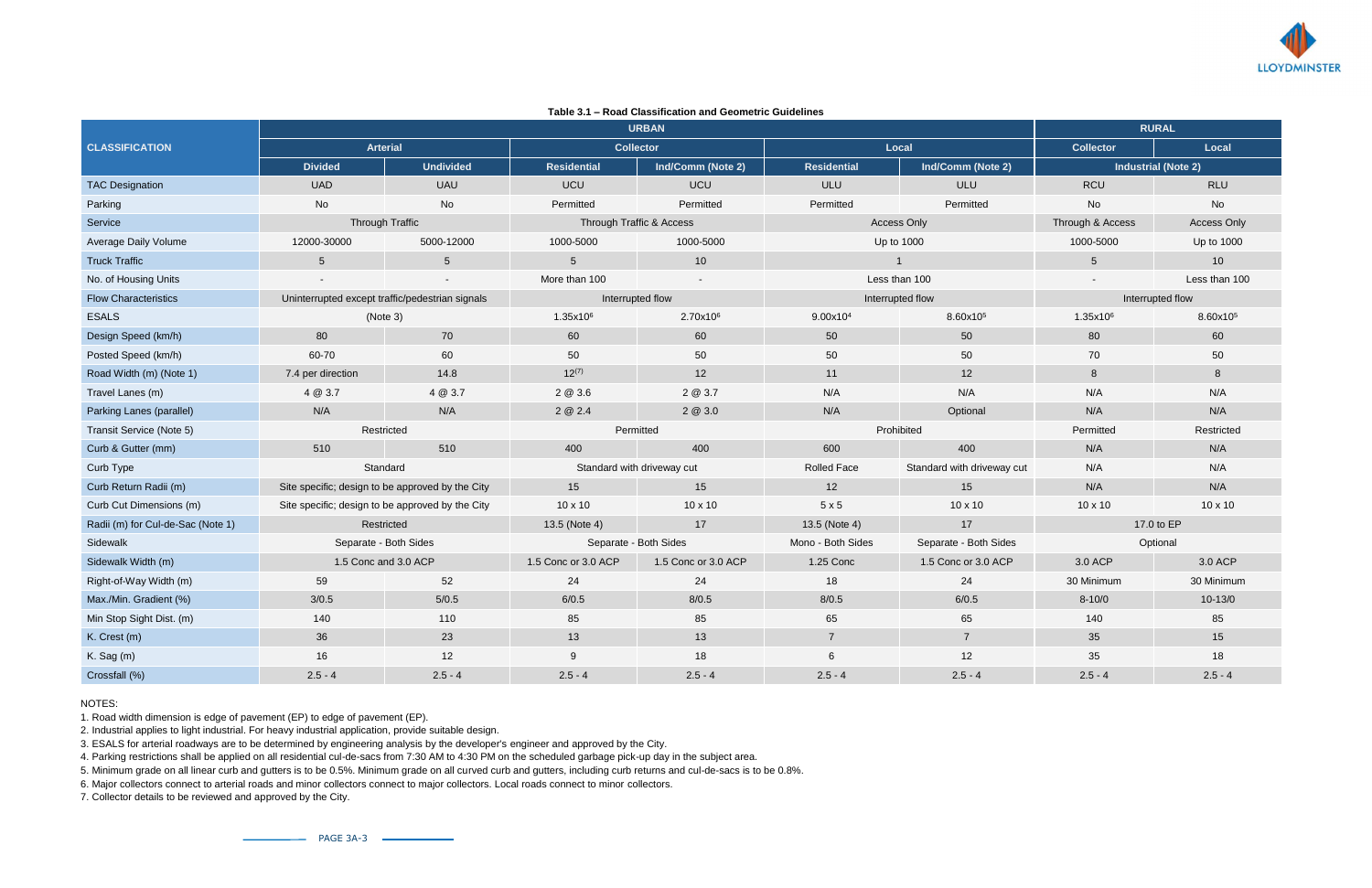This page intentionally left blank.

PAGE 3A-4

 $\sim$ 

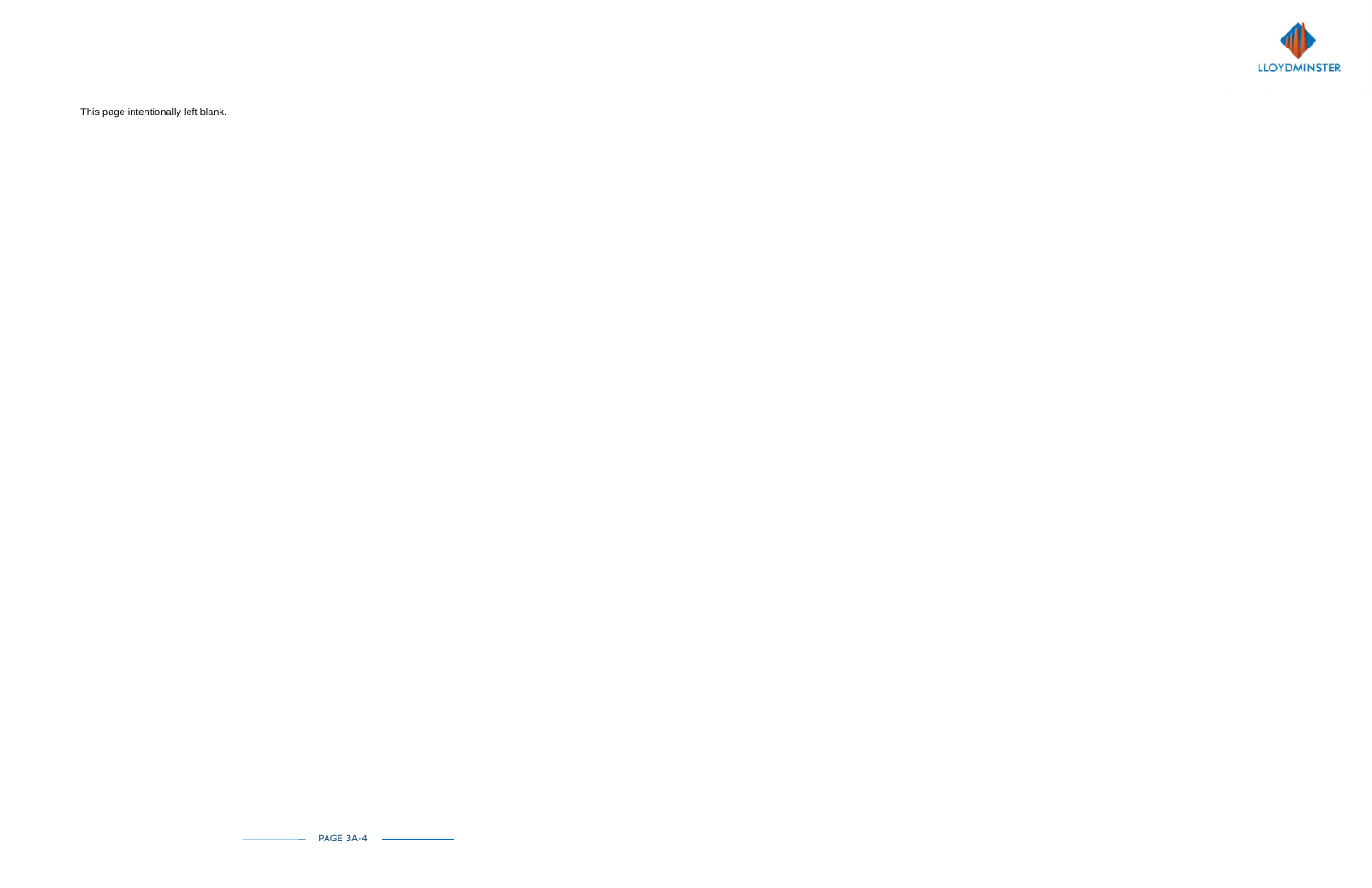

### **Appendix 3B - CONCRETE SPECIFICATIONS**

### **3B.1 Placing**

The top 150 mm of subgrade under separate walk or trails must be compacted to a Standard Proctor Density of 100% at ±2% of optimum moisture content. The granular base must be compacted to a Standard Proctor Density of 100% at ±2% of optimum moisture content.

The vertical height of free fall of concrete will not exceed 1 m, otherwise chutes or tremies will be used. During placement, concrete will be sufficiently tamped and vibrated with suitable equipment to ensure a close bond with the reinforcement, eliminate entrapped air voids, and ensure a homogeneous structure with adequate consolidation.

### **3B.2 Temperature**

In hot weather conditions where the air temperature is at or above 27°C, the concrete temperature must not exceed 30°C. In cold weather conditions where the air temperature is at or below 5°C, the concrete must be delivered at a temperature between 15°C and 32°C. The temperature of the placed concrete must be maintained at a minimum of 10°C for 3 days by use of insulation or hoarding and heating.

When the mean air temperature is below 5°C, suitable means must be provided for maintaining the concrete at a temperature of at least 10°C for 7 days following placement of the concrete. Concrete will not be placed on frozen subgrade.

### **3B.3 Testing**

Slump, air content, and compressive strength tests for the concrete will be taken at least once every 50  $m<sup>3</sup>$  placed for each class of concrete, with at least one test for each day of placing concrete. At a minimum, a total of four (4) concrete cylinder samples must be taken for compressive strength testing at 7 days, two (2) at 28 days, and a hold cylinder for further testing, if required. If the ambient air temperature during the first 24 hours after the cylinder is cast is expected to be outside the range of 15-25°C, an additional 7 day field cure cylinder must be cast. The concrete sample must be taken at the point of discharge into the structure. Testing must be conducted by an independent certified quality assurance laboratory.

### **3B.4 Finishing**

Working of the surface during finishing will be the minimum amount necessary to produce the specified finish, with no exposed aggregate or entrapped air, or addition of water. The brush finish will be done with an approved nylon bristle brush or broom lengthwise along the curb and gutter, and transversely across the sidewalk to create grooves no deeper than 3mm. There is to be no excess water on the concrete surface. The surface of the concrete will be protected from the sun and air by an approved membrane curing material.

The contractor's name and year of construction must be stamped on the top of curb in each block or at 200m intervals, whichever is less as well as on the walk at each end of the block at an extension of property line. CC stamps will be placed perpendicular to the location of the CC, as shown in Standard Drawing 2-204.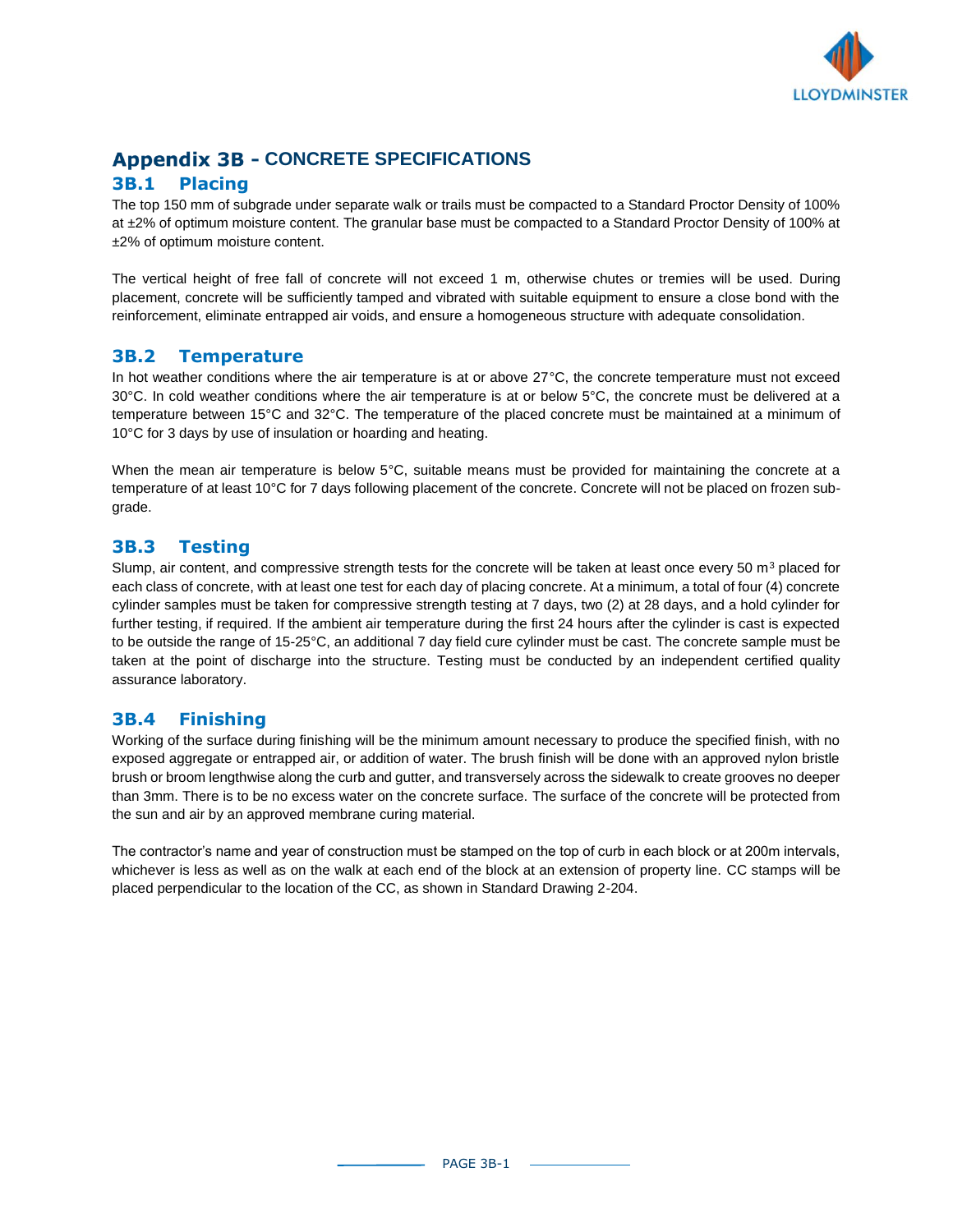

### **Appendix 3C - ASPHALT SPECIFICATIONS**

### **3C.1 Pavement Design**

The pavement structure will be designed to carry the anticipated loadings and traffic capacity for a 20 year life. A mix design including a job mix formula must be submitted to The City for each asphalt mix type a minimum of ten (10) working days prior to the initial placement of asphalt. The asphaltic concrete must consist of aggregate (or as an alternative, recycled asphalt), mineral filler, bituminous binder and an anti-stripping agent. The asphalt must be laid and compacted to the specified thickness, conforming to the approved lines, grades and typical cross-sections.

Five (5) types of asphalt mixes may be used for surfacing depending on the classification of road:

- B typically used as an asphalt cemented base;
- S1 typically used on local residential roadways and collectors (0-3 million EASLs on a 20 year design);
- S2 typically used on collectors, arterials and industrial roadways (3-6 million EASLs on a 20 year design);
- HWY1 typically used on highways (>6 million EASLs on a 20 year design); and
- Ultra-thin typically used as an overlay on arterial roads.

#### **3C.1.1 Aggregates**

The aggregates in the mix must meet the gradation specified in Table 3.2 when tested to ASTM C-136 and C-117, within the tolerances identified in Table 3.3.

| <b>Sieve</b><br><b>Designation</b> | <b>Asphalt Mix Type (% Passing)</b> |                |                 |            |  |  |  |
|------------------------------------|-------------------------------------|----------------|-----------------|------------|--|--|--|
| (mm)                               | B                                   | S <sub>1</sub> | <b>S2, HWY1</b> | Ultra-thin |  |  |  |
| 20                                 | 100                                 |                |                 |            |  |  |  |
| 16                                 | $84 - 94$                           |                | 100             |            |  |  |  |
| 12.5                               |                                     | 100            | $80 - 92$       | 100        |  |  |  |
| 10                                 | $63 - 86$                           | $83 - 92$      | $70 - 84$       | $98 - 100$ |  |  |  |
| 5                                  |                                     | $55 - 70$      | $50 - 65$       | $85 - 95$  |  |  |  |
| 2.5                                | 20-43                               |                |                 |            |  |  |  |
| 1.25                               |                                     | $26 - 45$      | $26 - 45$       | $38 - 48$  |  |  |  |
| 0.630                              | $14 - 34$                           | $18 - 38$      | $18 - 38$       | $25 - 35$  |  |  |  |
| 0.315                              | $9 - 26$                            | $12 - 30$      | $12 - 30$       | $12 - 23$  |  |  |  |
| 0.160                              | $5 - 18$                            | $8 - 20$       | $8 - 20$        | $6 - 15$   |  |  |  |
| 0.080                              | $2 - 10$                            | $4 - 8$        | $4 - 8$         | $4 - 8$    |  |  |  |

#### **Table 3.2 – ACP Aggregate Gradation**

Physical properties for the aggregate must meet the requirements in Table 3.4.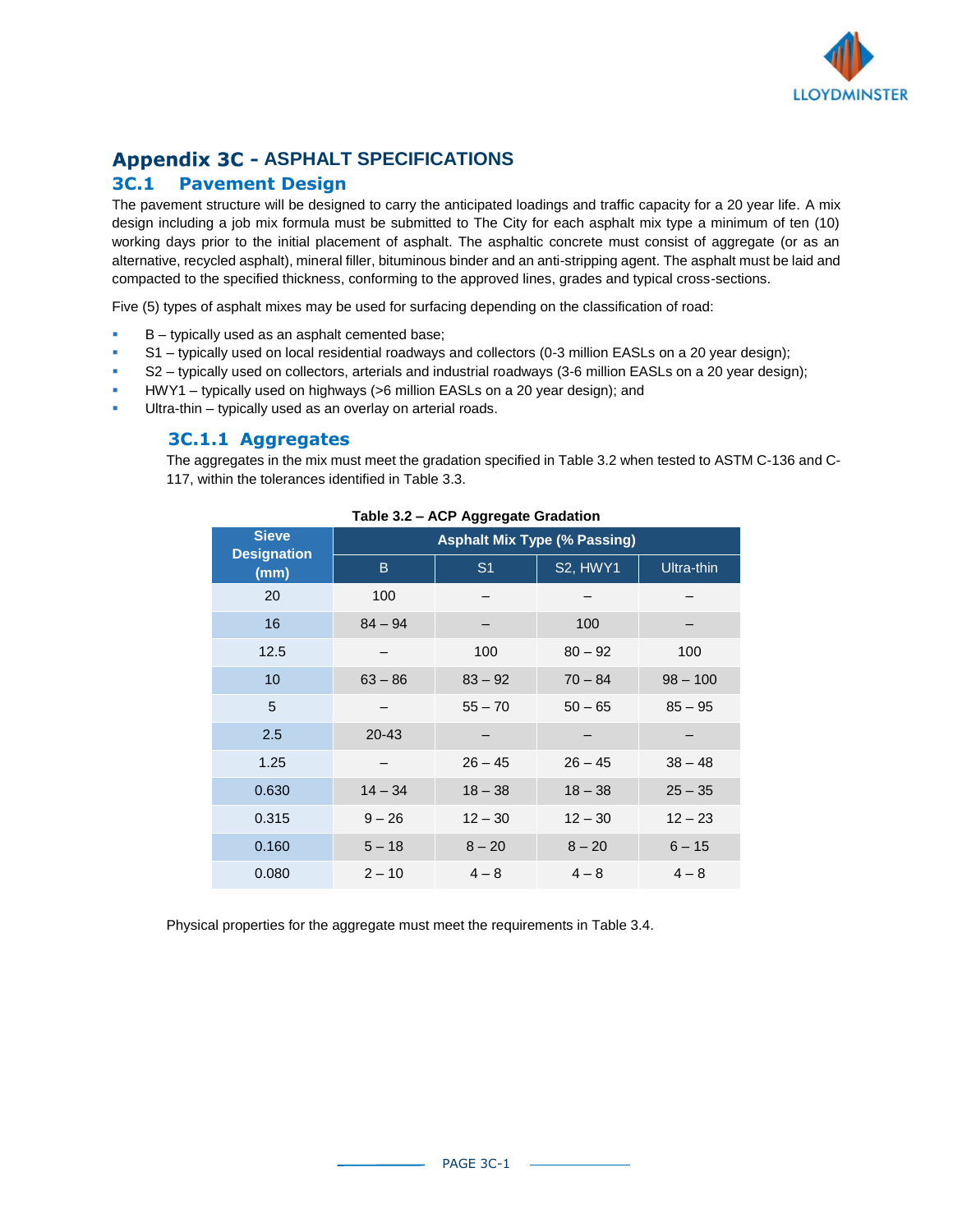

| <b>Requirement</b>                                   | <b>Asphalt Mix Type</b> |                  |                  |                  |            |  |  |
|------------------------------------------------------|-------------------------|------------------|------------------|------------------|------------|--|--|
|                                                      | B                       | S <sub>1</sub>   | S <sub>2</sub>   | HWY1             | Ultra-thin |  |  |
| Los Angeles Abrasion<br>(% loss) (ASTM C131)         | $35 \text{ max}$        | $32 \text{ max}$ | $32 \text{ max}$ | $32 \text{ max}$ | 30 max.    |  |  |
| <b>Organic Content</b><br>$%$ Passing 5.0 mm)        | $1.0$ max.              | $1.0$ max.       | $1.0$ max.       | $1.0$ max.       | $1.0$ max. |  |  |
| Crush Count - 1 Face<br>(% Retained 5.0 mm Sieve)    |                         |                  |                  | 95 min.          |            |  |  |
| Crush Count - 2 Faces<br>(% Retained 5.0 mm Sieve)   | 60 min.                 | $70$ min.        | $70$ min.        | 85 min.          | 80 min.    |  |  |
| <b>Manufactured Fines</b><br>(% Passing 5.0mm Sieve) | 60 min.                 |                  |                  | $75 - 85$        | 70 min.    |  |  |

#### **Table 3.4 – Physical Properties of ACP Aggregate**

#### **3C.1.2 Mineral Filler**

Mineral filler may consist of Portland cement, pozzolan, commercially ground stone dust, or other mineral dust approved by the City. Mineral filler will have a plasticity index of zero, and when tested by means of laboratory sieves it will meet the gradation in Table 3.5.

| <b>Sieve Designation (mm)</b> | % Passing        |
|-------------------------------|------------------|
| 0.4                           | 100              |
| 0.16                          | not less than 90 |
| 0.08                          | not less than 70 |
| 0.045                         | not less than 62 |

| Table 3.5 – Mineral Filler Gradation |  |  |  |
|--------------------------------------|--|--|--|
|--------------------------------------|--|--|--|

Mineral filler is to be dry and free flowing when added to the aggregate.

#### **3C.1.3 Bituminous Binder**

The bituminous binder must be of uniform character, free of water, and must not foam when heated to 175 degrees Celsius. Solvents used in the manufacture of cut-back asphalts must be derived from petroleum oils. Emulsifiers used to stabilize asphalt emulsions must not be harmful to the performance of the asphalt in service. Bituminous binder must meet the specifications in Table 3.6.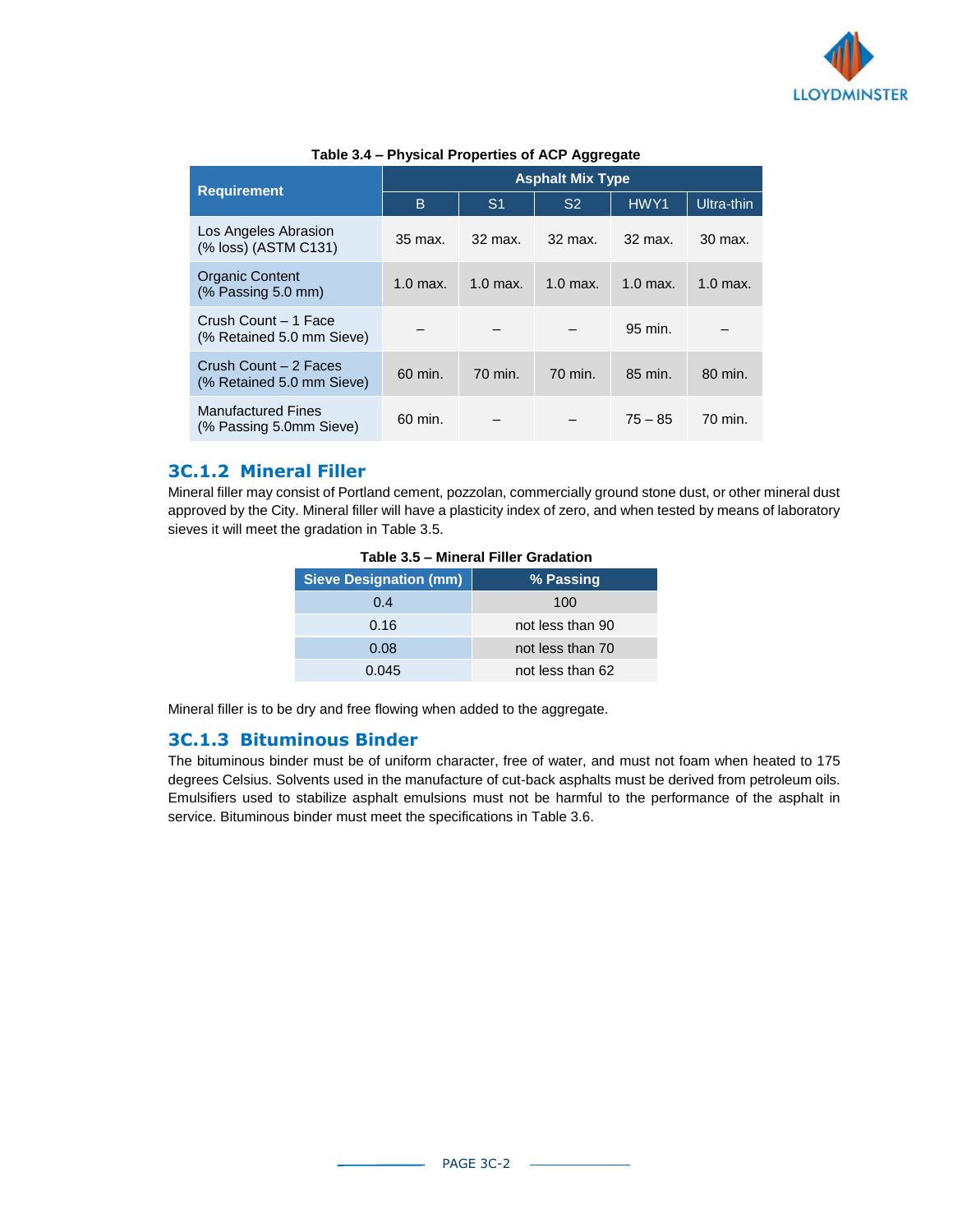

| <b>Asphaltic Cement</b>                                                | <b>AASHTO</b><br><b>Test</b><br><b>Method</b> | <b>ASTM</b><br><b>Test</b><br><b>Method</b> | <b>Specification</b> |
|------------------------------------------------------------------------|-----------------------------------------------|---------------------------------------------|----------------------|
| Absolute Viscosity at 60 °C, 30 cm<br>vacuum, poises                   | N/A                                           | D <sub>2171</sub>                           | $500+$               |
| Penetration, $25^\circ$ C, 100g, 5 sec.                                | T49                                           | D <sub>5</sub>                              | 150 - 200A           |
| Flash Point (Cleveland Open Cup, °C)                                   | T48                                           | D <sub>92</sub>                             | $205+$               |
| Thin Film Oven Test                                                    | T <sub>179</sub>                              | D <sub>1754</sub>                           | 4.0 maximum          |
| Penetration after test, $25^{\circ}$ C, 100 g 5 sec.,<br>% of original | T49                                           | D <sub>5</sub>                              | $40+$                |
| Ductility at 25° C                                                     | T <sub>51</sub>                               |                                             | 100 maximum          |
| Solubility in Trichloroethylene                                        | T44                                           | D <sub>2042</sub>                           | $99.5+$              |

#### **Table 3.6 – Bituminous Binder Specifications**

### **3C.1.4 Asphalt Mix**

Asphalt mixes must consist of a homogeneous mixture of asphalt mix aggregate and asphalt cement mixed in a central plant. Marshall mix designs are to be completed in accordance with the latest edition of the Asphalt Institute Manual Series No. 2 (MS-2), ASTM D6926, D6927 and D5581, and ASSHTO T-245. Anti-stripping must be added to achieve a stripping potential of less than five percent (5%) as determined by the Saskatchewan Ministry of Highways and Infrastructure Stripping Potential Test. Physical properties for the mix must meet the design requirements in Table 3.7.

| <b>Property</b>                                      | <b>Asphalt Mix Type</b> |                |                |           |            |  |
|------------------------------------------------------|-------------------------|----------------|----------------|-----------|------------|--|
|                                                      | B                       | S <sub>1</sub> | S <sub>2</sub> | HWY1      | Ultra-thin |  |
| Maximum size of Aggregate (mm)                       | 20                      | 12.5           | 16             | 16        | 10         |  |
| Marshall (blows per face)                            | 75                      | 75             | 75             | 75        | 75         |  |
| Marshall Stability (KN)<br>At 60 degrees Celsius (1) | 8                       | 6              | 8              | 12        | 11         |  |
| Minimum Retained Stability (%)                       | 70                      | 70             | 70             | 75        | 75         |  |
| Marshall Flow Index (mm) (1)                         | $2 - 4$                 | $2 - 4$        | $2 - 4$        | $2 - 3.5$ | $2 - 5$    |  |
| Air Voids in Mixture (%) (2)                         | $3.5 - 5.5$             | $3 - 5$        | $3 - 5$        | $3-5$     | $3 - 5$    |  |
| Voids in Mineral Aggregate (%) (2)                   | $13 - 15$               | $13 - 15$      | $13 - 15$      | $13 - 15$ |            |  |
| Voids Filled with Asphalt (%) (2)                    |                         | 65-75          | 65-75          | 65-75     | 75-85      |  |
| Min. Film thickness $(\mu m)$ (3)                    | 6                       | 6              | 6              | 6         | 8          |  |

#### **Table 3.7 – Asphalt Mix Design Physical Properties**

Notes:

- (1) Marshall Stability and Flow Index will be determined according to ASTM Designation D6927 with the exception that briquettes must be fan cooled. A mechanical compactor, calibrated by a certified hand hammer, must be used to prepare briquettes.
- (2) The percentage of air voids and percentage of voids filled with asphalt will be determined in accordance with ASTM D3203 with ASTM C127 and C128.
- (3) The minimum bitumen content by dry mass of aggregate is 6.3% for Type Ultra-thin mixes
- (4) Temperature: Mix temperature at point of plant discharge must not vary from that specified in the job mix formula by more than 10 degrees Celsius.
- (5) Moisture in mix: Maximum permissible moisture at point of plant discharge is 0.2% by weight of mix.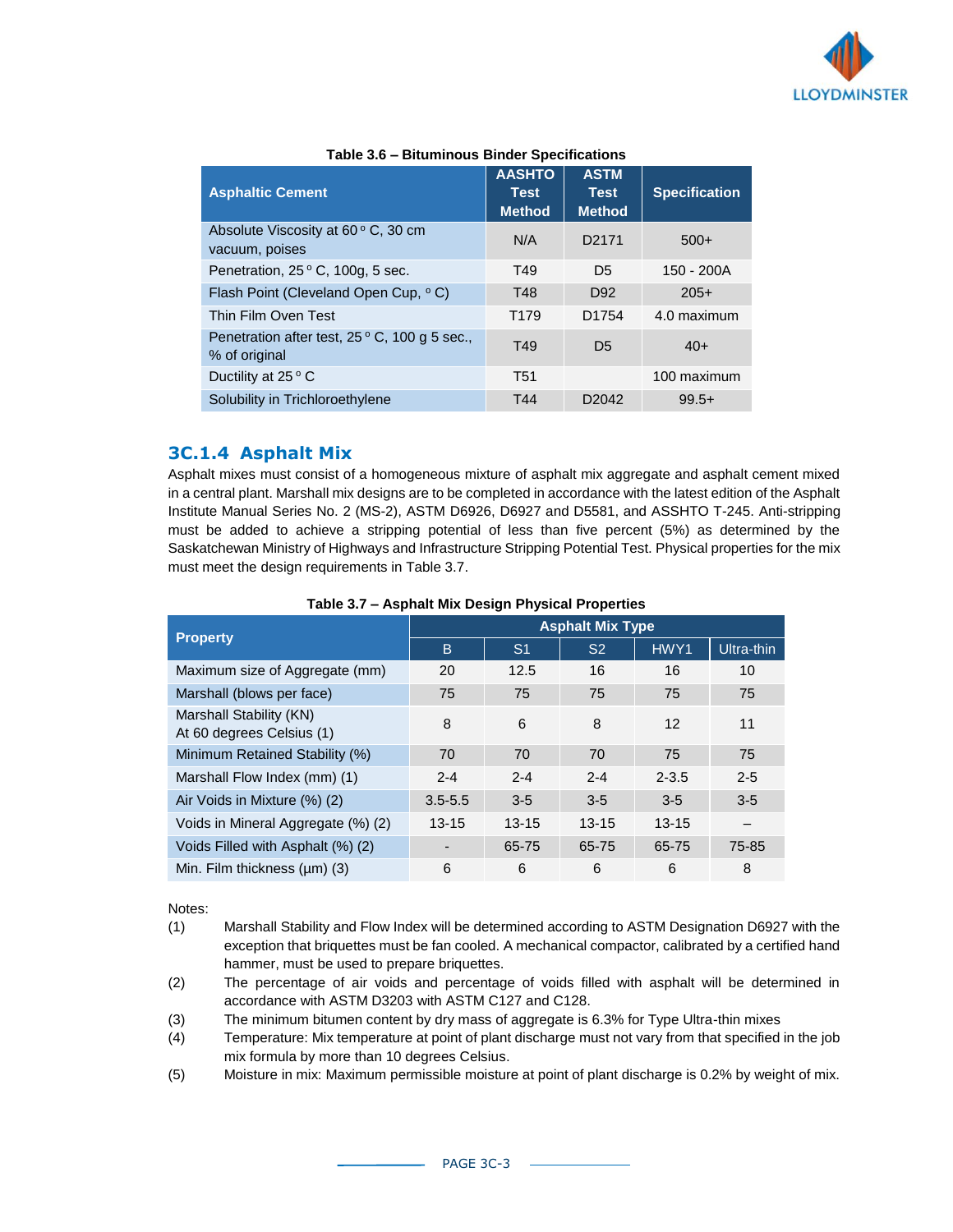

### **3C.2 Road Base and Subgrade Preparation**

Subgrades under roadway structure must be constructed of suitable soils free from organic and frost susceptible materials. Areas excavated to subgrade elevations will be scarified to a minimum depth of 150 mm below the surface and compacted to a Standard Proctor Density of 100% at ±2% of optimum moisture content. The cut will conform to the lines, grades, and dimensions required.

Granular base course materials must consist of crushed stone or gravel consisting of hard, durable, angular particles, free from clay lumps, cementation, organic material, frozen material, and other deleterious matter. Gradations must be within the limits specified when tested to ASTM C136 and ASTM C117 and have a smooth curve without sharp breaks when plotted on a semi-log chart. Granular base course gradation must conform to Table 3.8.

The subgrade must be inspected prior to placement of the granular base, and the granular base prior to the application of the prime coat, following the procedure in Section 9.4.

|                               | <b>Percent Passing</b>          |                                         |                                             |                                            |  |  |
|-------------------------------|---------------------------------|-----------------------------------------|---------------------------------------------|--------------------------------------------|--|--|
| <b>Sieve Designation (mm)</b> | Type I<br><b>Base</b><br>(20mm) | <b>Type II</b><br><b>Base</b><br>(25mm) | <b>Type III</b><br><b>Subbase</b><br>(40mm) | <b>Type IV</b><br><b>Subbase</b><br>(63mm) |  |  |
| 63                            |                                 |                                         |                                             | 100                                        |  |  |
| 40                            |                                 |                                         | 100                                         |                                            |  |  |
| 25                            |                                 | 100                                     | $70 - 94$                                   |                                            |  |  |
| 20                            | 100                             | $82 - 97$                               |                                             |                                            |  |  |
| 16                            | $84 - 94$                       | $70 - 94$                               | $55 - 85$                                   |                                            |  |  |
| 10                            | $63 - 86$                       | $52 - 79$                               | $44 - 74$                                   |                                            |  |  |
| 5                             | $40 - 67$                       | $35 - 64$                               | $32 - 62$                                   | $25 - 50$                                  |  |  |
| 1.25                          | $20 - 43$                       | $18 - 43$                               | $17 - 43$                                   |                                            |  |  |
| 0.630                         | $14 - 34$                       | $12 - 34$                               | $12 - 34$                                   |                                            |  |  |
| 0.315                         | $9 - 26$                        | $8 - 26$                                | $8 - 26$                                    |                                            |  |  |
| 0.160                         | $5 - 18$                        | $5 - 18$                                | $5 - 18$                                    |                                            |  |  |
| 0.080                         | $2 - 10$                        | $2 - 10$                                | $2 - 10$                                    | $0 - 10$                                   |  |  |
| Minimum Fracture by Weight    | 60%<br>(+5mm,<br>2 Faces)       | 60%<br>$(+5mm,$<br>2 Faces)             | 50%<br>$(+5mm,$<br>2 Faces)                 | <b>20%</b><br>$(+5mm,$<br>1 Face)          |  |  |
| Maximum Plasticity Index      | 6                               | 6                                       | 6                                           | None                                       |  |  |

| Table 3.8 - Granular Base Gradation |  |
|-------------------------------------|--|
|-------------------------------------|--|

Granular road base materials must be uniformly compacted to a Standard Proctor Density of 100% at ±2% of optimum moisture content. Standard Proctor Densities greater than 102% will be rejected.

#### **3C.3 Asphalt Placement**

The asphalt surface must not be laid prior to the granular base course meeting the required testing, see Section 9.2 and Section 9.4.

Prior to asphalt placement the road surface will be dry and clean of all loose or foreign materials. A tack or prime coat must be applied to all horizontal and vertical surfaces prior to paving. The tack or prime coat will be thoroughly cured prior to placing the surface course.

The asphalt mixture must not be placed unless the ambient air temperature is at least 5 degrees Celsius and rising except in specific situations where, in the opinion of the City, conditions warrant the risk involved.